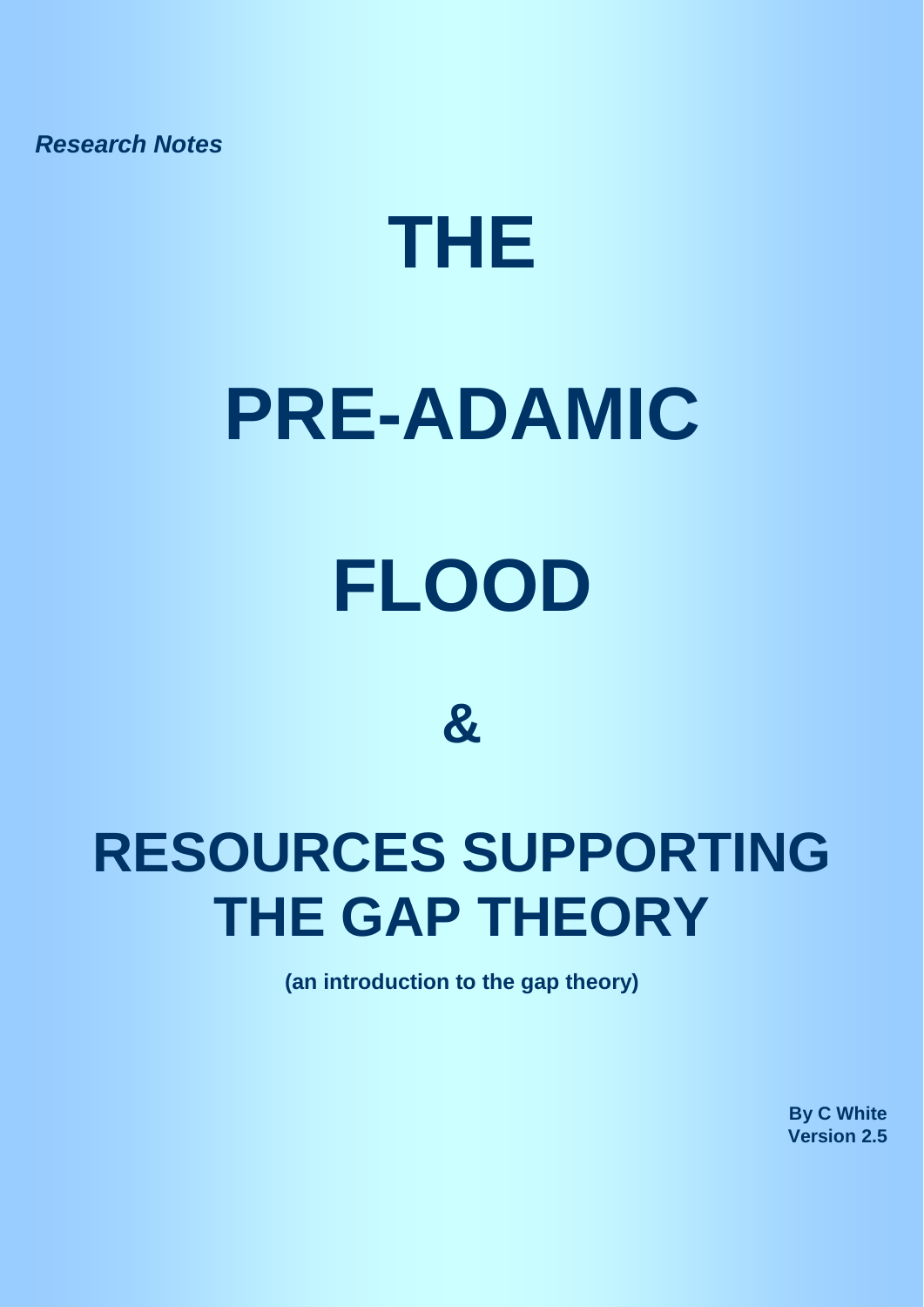"Perhaps the most ardent 20th century spokesmen of the gap theory were televangelist Herbert W. Armstrong (1892-1986) and his son Garner Ted Armstrong. Herbert Armstrong found the Scofield account compelling and incorporated it as part of his own teachings and ultimately the theory became part of "the truth" taught on *The World Tomorrow* radio and television programs and in *The Plain Truth* … The program had millions of listeners and viewers for about 35 years (1950-1985). With the end of *The World Tomorrow* program, basically its single mass media proponent, the theory began to decline. Scientific creationism became increasing militant and fiercely argued against it. Nevertheless, it has enjoyed some resurgence with the republishing of the Scofield Study Bible and the Dake Bible." (see appendix 2 for further information)."

(quoted from [http://www.bibarch.com/\)](http://www.bibarch.com/)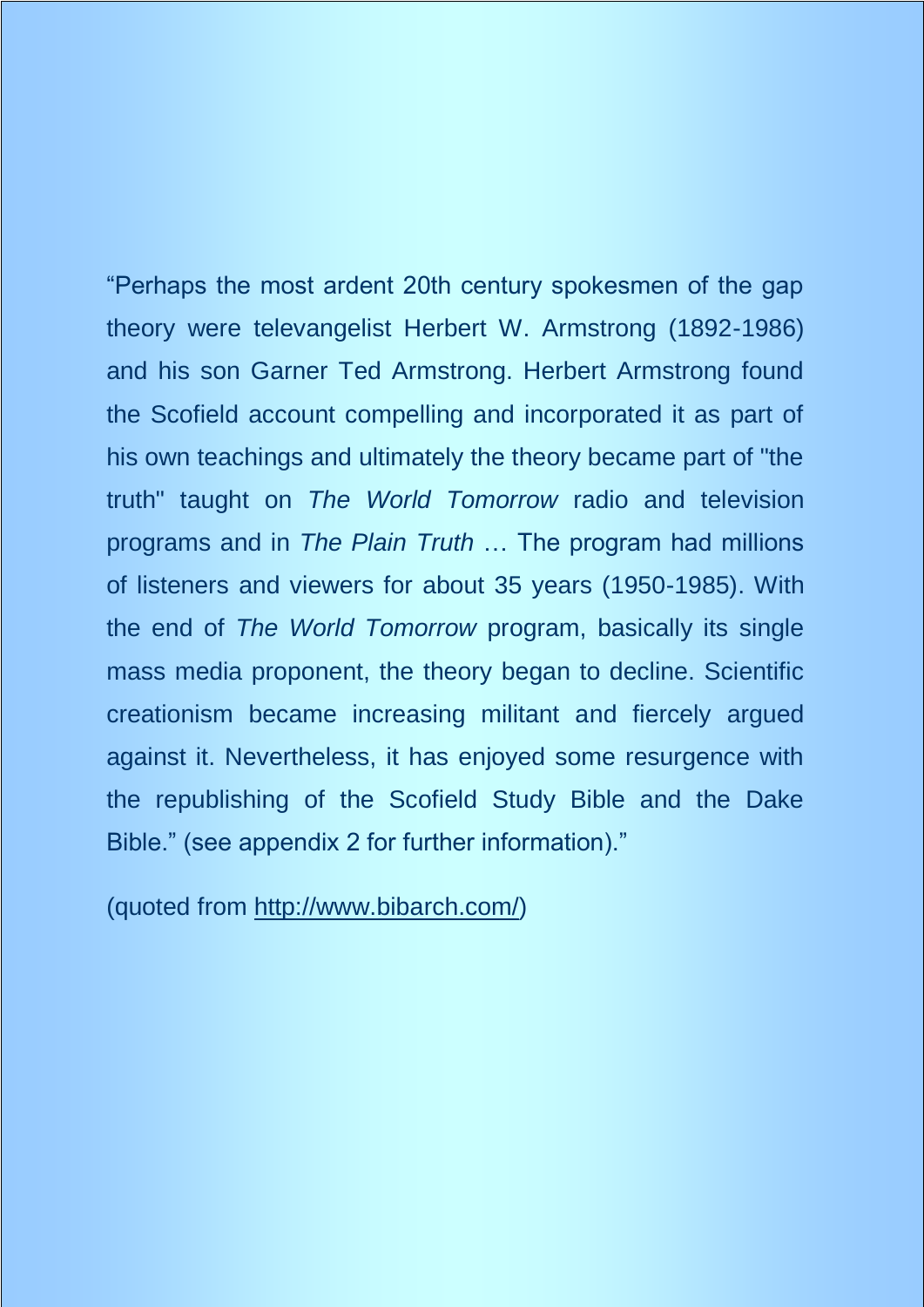# **Contents**

| Appendix One: Another Time. Another Place. Another man15       |
|----------------------------------------------------------------|
|                                                                |
|                                                                |
|                                                                |
| Appendix Five: Inner Earth May Hold More Water Than the Seas30 |
|                                                                |

#### **History Research Projects**

GPO Box 864, Sydney, Australia 2001

#### [www.originofnations.org](http://www.originofnations.org/)

No limitation is placed upon reproduction of this document except that it must be reproduced in its entirety without modification or deletions. The publisher's name and address, copyright notice and this message must be included. It may be freely distributed but must be distributed without charge to the recipient.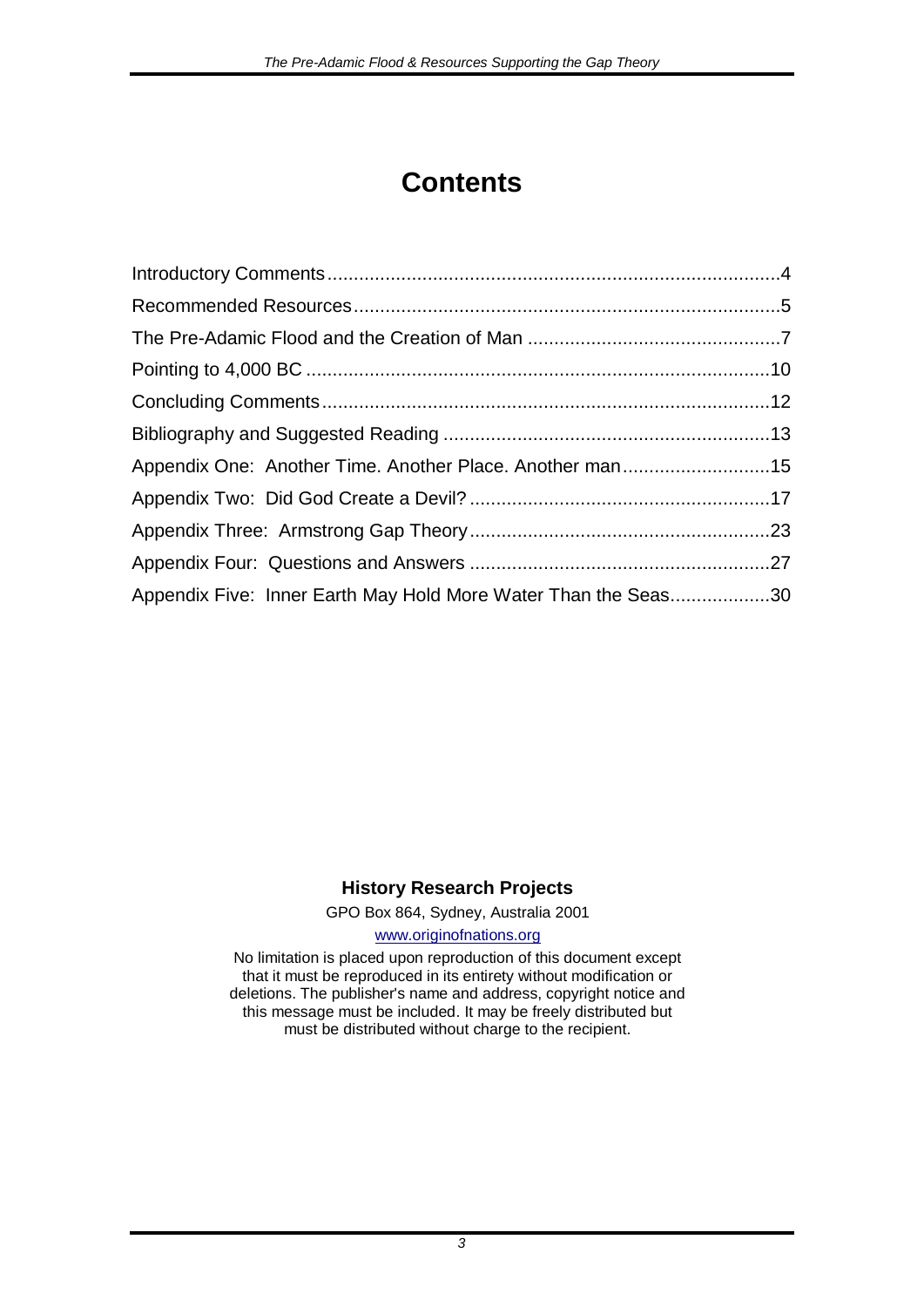# <span id="page-3-0"></span>**Introductory Comments**

Recently I thought it high time for me to assemble at least some data or pointers toward research for those wishing to delve a little deeper into the 'gap theory'. I wish I had the time to type up a reasonable article on the subject, but time fails me at the present time.

What is the gap theory anyway? First of all let us turn to Genesis itself where we read:

"In the beginning God created the heaven and the earth. And the earth was [Heb. *haja* = had become] without form, and void; and darkness *was* upon the face of the deep. And the Spirit of God moved upon the face of the waters." (Gen 1:1-2)

In a nutshell, Genesis 1:1 is understood to be a time of the original creation of the universe. But verse 2 through to chapter 2:1 is about the restoration of the earth in preparation for creation of man and subsequent events – so there would be considerable time between the two verses.

And the chaos that ensued is attributable to Lucifer's insurrection. Indeed, there are many books out there these days which attribute broken planets and the various asteroids and meteorite remnants to a great inter-galactic battle or even a series of battles.

For decades, probably since the 1930s, Herbert W Armstrong recognised the original Hebrew meaning for Genesis 1 and its true intent. He wrote about this in the article "Did God create a devil?" where this issue is explained very well (see appendix 1)

In fact, one website [\(http://www.bibarch.com/\)](http://www.bibarch.com/) recognises the influence of the old WCG and the Armstrong's in spreading and teaching this truth:

> "Perhaps the most ardent 20th century spokesmen of the gap theory were televangelist Herbert W. Armstrong (1892-1986) and his son Garner Ted Armstrong. Herbert Armstrong found the Scofield account compelling and incorporated it as part of his own teachings and ultimately the theory became part of "the truth" taught on *The World Tomorrow* radio and television programs and in *The Plain Truth* … The program had millions of listeners and viewers for about 35 years (1950- 1985). With the end of *The World Tomorrow* program, basically its single mass media proponent, the theory began to decline. Scientific creationism became increasing militant and fiercely argued against it. Nevertheless, it has enjoyed some resurgence with the republishing of the Scofield Study Bible and the Dake Bible." (see appendix 2 for further information)

Without this doctrine (a better word we should use in lieu of "theory"), we lose certain truths and how God worked in ancient times. It is an essential truth under attack – we have a right and an obligation to both defend our beliefs and to aggressively propagate them.

The old WCG published other articles on the subject such as "How long were the days of creation?" by Kenneth Herrmann (1958), "Geology Reveals: Two Creations - Two Worldwide Floods" by Lynn Torrance (1964).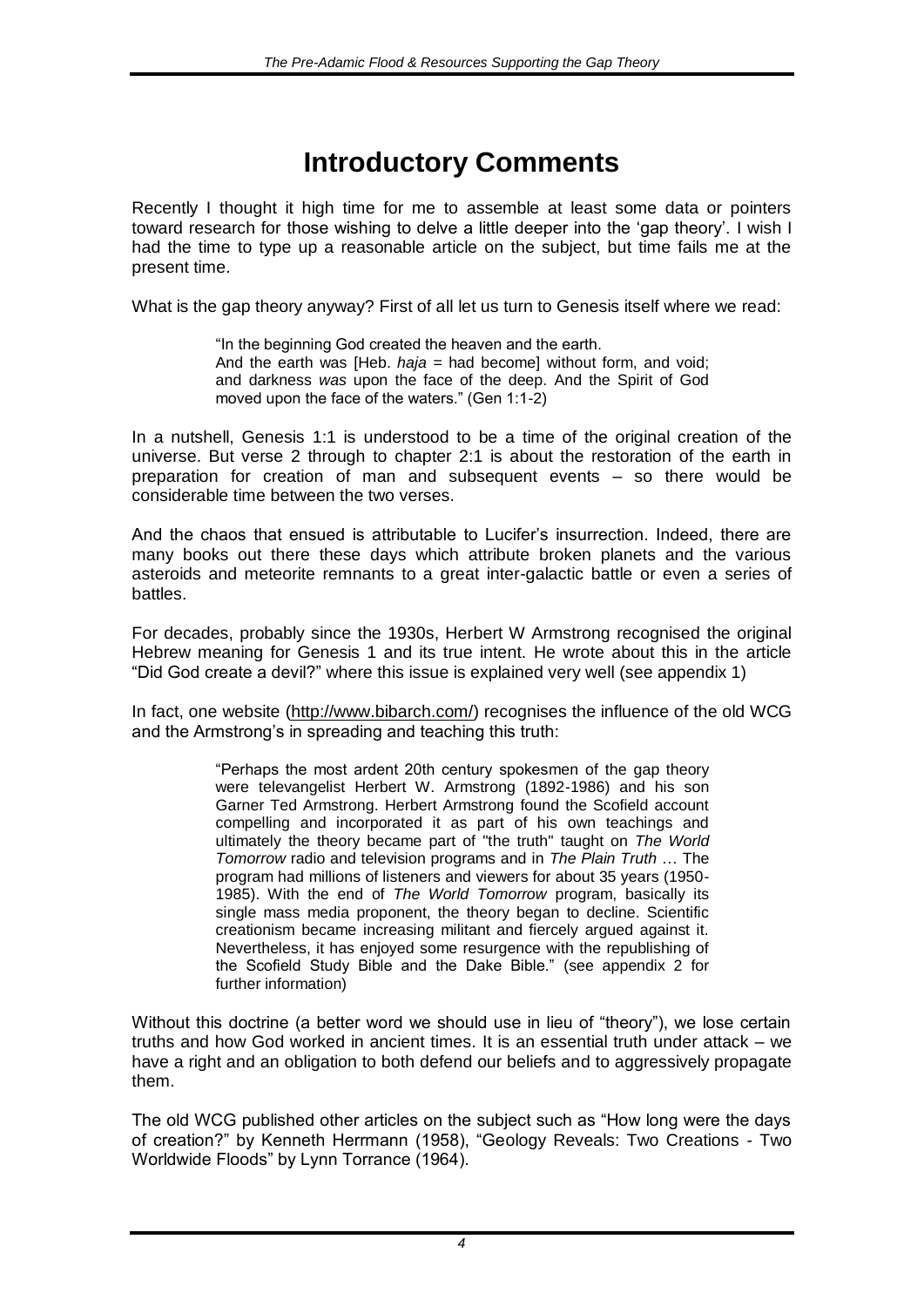In the 1970s Dr Hoeh and others such as Richard Burky (*Creative Development. A Better Explanation than Organic Evolution*) developed this belief and provided further detail. See also the exchange of letters between Dr Hoeh and Kenneth Herrmann which may be found at<http://www.friendsofsabbath.org/ABC.htm> which contain more insights into their thinking and research.



**Noah and his ark**

## <span id="page-4-0"></span>**Recommended Resources**

While the traditional view of six literal days of creation (in lieu of those days being a period of recreation after the 'gap') is overwhelmingly prevalent because the various 'creation science' organisations are in almost total control of the pertinent publishers and websites and prevent those who believe in an ancient earth and universe, there are a number of useful websites and books demonstrating the 'gap' point of view. Here are some of them:

- <http://www.bibarch.com/> contains much excellent materials
- Another excellent website containing very useful resources is [http://www.christiangeology.com/gap\\_theory.html](http://www.christiangeology.com/gap_theory.html)
- A further resource is <http://www.creationdays.dk/index.php>
- Of course there are many other fine resources which are available to the inquiring mind such as<http://www.gospelcenterchurch.org/Gaptheory.html>and <http://www.ichthys.com/sr2-copy.htm> and many others.

Then there are books such as *Another Time, Another Place, Another Man* by Finis Dake (Mark Allison and David Patton (eds)); *The Genesis Debate : Three Views on the Days of Creation* by David Hagopian (ed) and *Christianity and the Age of the Earth* by Davis Young are worth reading.

Dake's book removes the tension between science and Christianity on the age of the earth and explores the pre-Adamic world. We may not agree with everything contained within it, but it is very useful to our overall studies. See appendix one for further information.

The *Genesis Debate* presents a fair account of the three major theories on the creation days and pairs authors from these theories to dialog and debate them accordingly.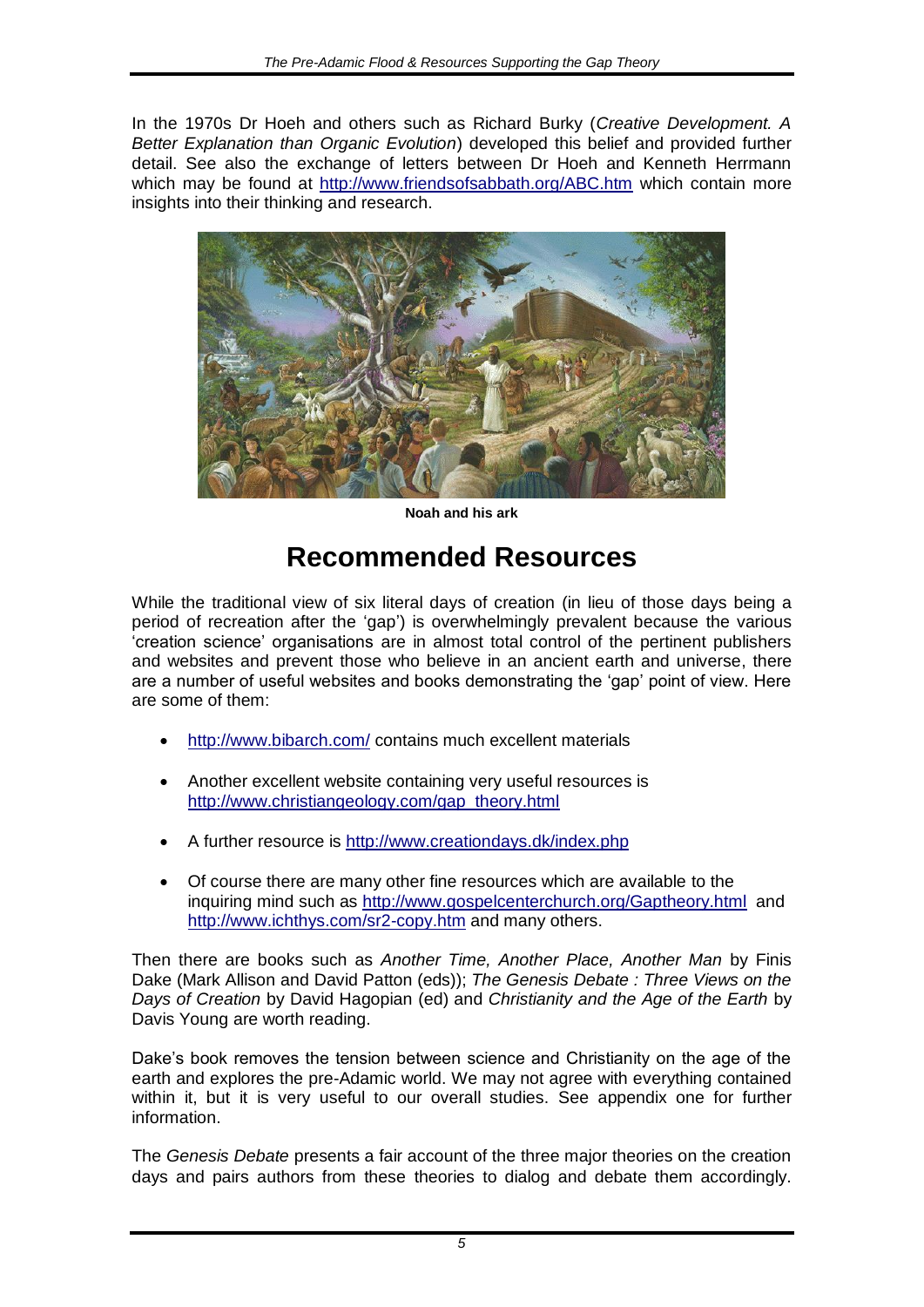These views are: the young creation theory (24 hour literal days); day-age theory (the earth is old and created over six major epochs); and the framework theory (ie Genesis chapter one represents an expression of literary but real events that are not in sequence.

In the foreword, Norman Giesler states a wisdom that all should inculcate:

"the creation-day debate is not over the inspiration of the Bible, but over it's interpretation ... no one holding any of the views should be charged with unorthodoxy for the position he espouses in this volume … the Church needs to shift its focus to the real enemy - evolutionism - not to other forms of creationism that remain true to the historicity of the events recorded in Genesis".

The orthodoxy of 24 hour literal days of creation which is espoused by evangelicals and Pentecostals must be resisted by the Churches of God. These streams of Christianity hold control over the institutions and publishers on this important Biblical subject. Alternative viewpoints have a difficult time being heard or getting published. It is therefore difficult to find their books, websites and there are probably no DVDs by them.

Yet we must solider on with the truth.

Another work which is worth ploughing through is *The Day Behemoth and Leviathan Died* by David Allen Deal.

Deal argues that Behemoth is a brontosaurus and Leviathan was a tyrannosaurus rex or similar which were wiped out in a huge earth-wide cataclysm that impacted the earth – the first of two massive catastrophic events in earth history. This pre-dated man and the dinosaurs did not dwell on the earth at the same time as humans according to Deal.

He also argues for a second catastrophe that occurred at a much later time at the time of Noah – a worldwide, devastating flood that destroyed the old world. While one does not need to accept everything the book postulates, it is most interesting that he does perceive two major catastrophes in the distant pass.<sup>1</sup>

Davis Young in his *Christianity and the Age of the Earth* believes that the credibility of Christianity is being damaged by the young earth advocates and their limited scientific ability or honesty. This is turn would hinder evangelistic outreach.

His book is divided into three parts: part 1 – provides an overview of Christian thought on the age of the earth debate; part  $2 -$  discusses the flood, radiometric dating, sedimentation, stratigraphy and so on; part 3 – contends that the young earth theory does not match the Biblical or scientific facts.

I have many, many other fascinating items on the subject and plenty of personal research and notes. Once I dig them out of a box, I shall write an article on the subject. In the meantime, the information below may serve as an introduction to what I hope to write on.

l <sup>1</sup> However, inexplicably, he places the Holocene at the time of Noah rather than prior to Adam.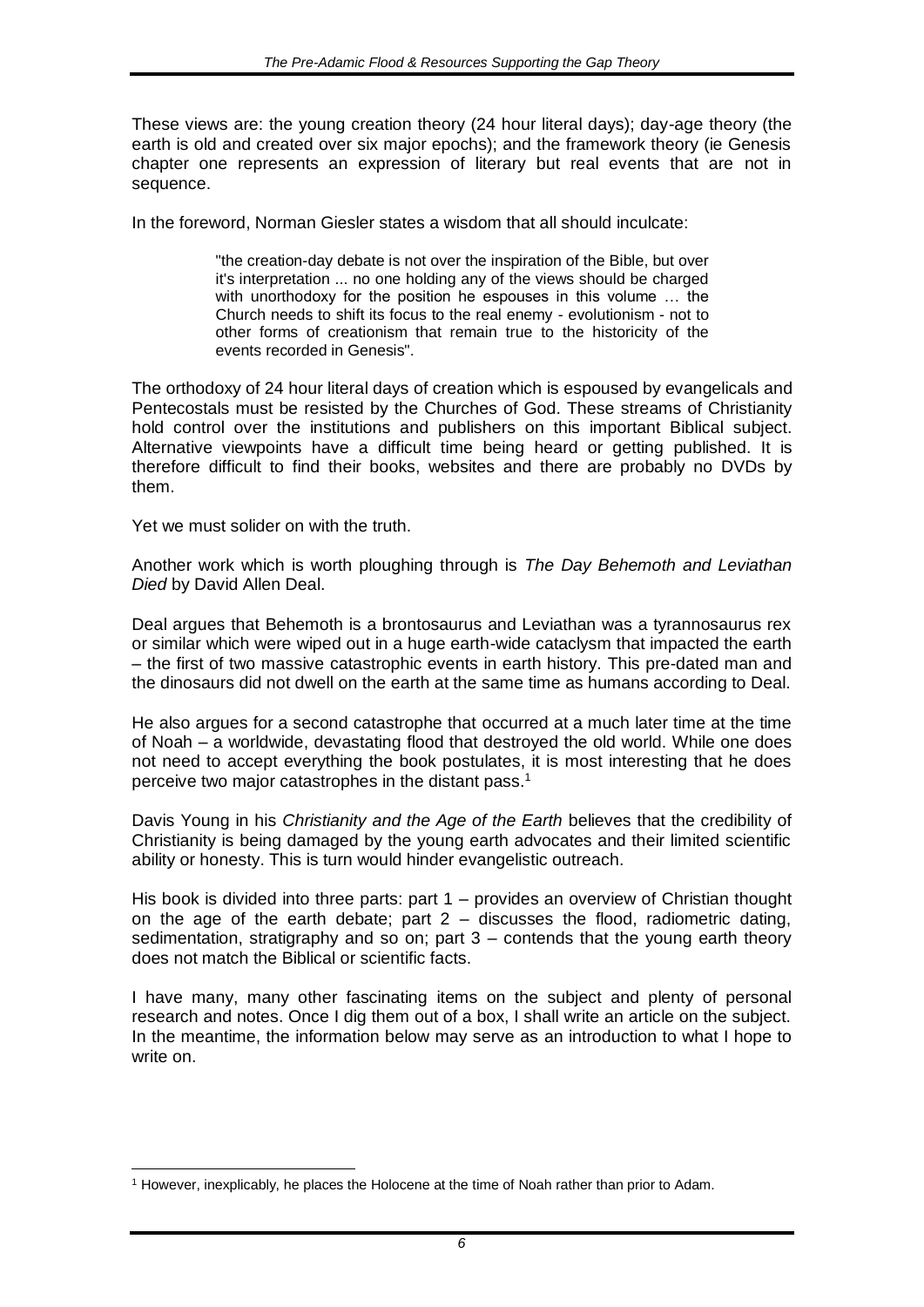

**Modern-day floodings are tiny compared to both the pre-Adamic and Noahician floods**

## <span id="page-6-0"></span>**The Pre-Adamic Flood and the Creation of Man**

The experts themselves are confused about racial origins. For example, some feel that the Africans evolved from the primates of Africa, while others feel they migrated out of Asia after evolving there. Concerning the Australian Aboriginals, some feel they evolved in Australia isolated from Asia, others feel they migrated to Australia 40,000 years ago, while still others say that this migration occurred 10,000 or even 4,000 years ago. Why such confusion? Simply because they ignore the Word of God and secondly, they confuse the pre-Flood races with post-Flood races, believing that there are no terminating points between these periods, but instead that these various periods run fluidly into each other. If only they read and believed the Bible.

But the Bible tells us that great flooding occurred prior to the creation of Adam and then later at the time of Noah:

> "and darkness was upon the face of the deep [waters covering the earth]. And the Spirit of God moved upon the face of the waters" (Gen. 1:2).

During the time of Noah, another great flood struck the earth:

"and, behold, I, even I, do bring a flood of waters upon the earth, to destroy all flesh, wherein is the breath of life, from under heaven; And everything that is in the earth shall die" (Gen. 6:17)

Legends from all over the globe attest to this great flood. $2^2$ 

Repeatedly, the earth has been engulfed in enormous upheavals which consign scenes from gripping movies such as *Volcano* and *Dante's Peak* to mere blips. Scientists reckon immense devastation and catastrophism upon the earth occur at regular, virtually cyclical periods.

In Genesis 1:1-2 we are told:

"In the beginning God created the heavens and the earth. And the earth was [became] without form and void; and darkness was upon the face of the deep. And the Spirit of God moved upon the face of the waters"

Several matters may be teased out of this scripture which we generally seldom hear about. Firstly, philological studies of "moved" is taken to mean "to brood" like a bird or dove fluttering over his offspring. Others feel that there may be an inference here to hover or coast in the air like an eagle (compare Deut 32:11). Here we find God showing great care for the re-forming of the earth prior to the creation of humankind. What

l

<sup>2</sup> See Dankenbring:1978: ch.3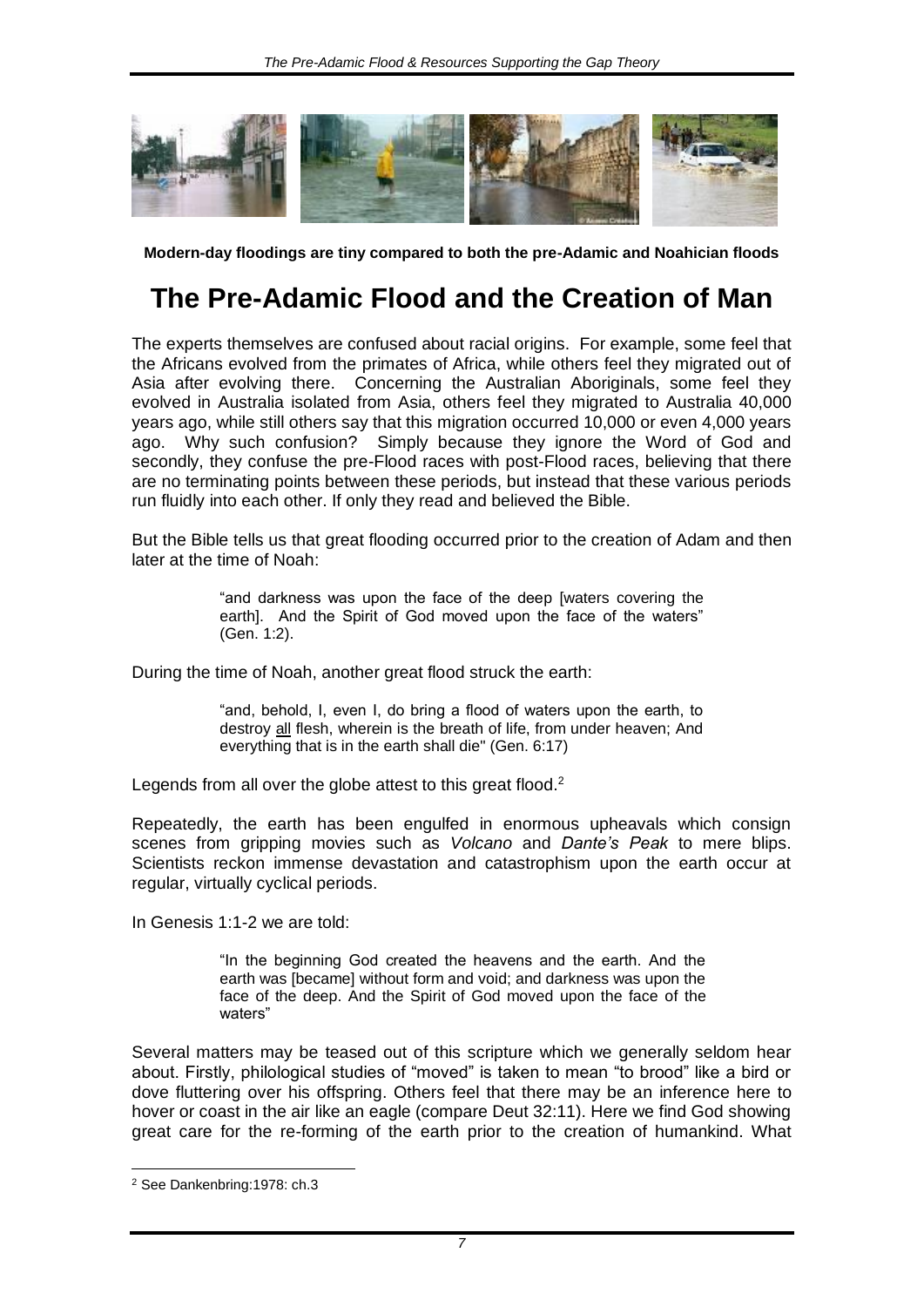#### happened prior to Adam's creation?

If we are to accept dating methodologies indicating that the earth is about 4.6 billion years old, God was indeed active in creative expression long prior to creation of man. It would seem that God may have been busy with various physical creative expressions over a long time. Here are some of the biochronological eras or epochs which we are told earth history may be divided into (I use them here for sake of argument and do not enter into debates about the dating of the age of the earth and related issues):

- Archeozoic Proterozoic (the Precambrian era 4.6 billion to 600 millions years ago)
- Paleozoic (including the Cambrian, Orovician, Silurian, Devonian, Carboniferous, Permian eras - 600-230 million years ago)
- Mesozoic (including the Triassic, Jurassic and Cretaceous eras 230- 67 million years ago)
- Cenozoic (Tertiary and Quaternary eras 67 million years ago to recent times).

The Quaternary era consists of the Pleistocene and Holocene periods. The Pleistocene period was a time when the earth experienced an horrific Ice Age followed by tremendous flooding during the Holocene period.<sup>3</sup> The Holocene commenced about 11,000 BC and ended **about 4,000 BC** (please note that there was enormous flooding, but the entire globe was not subdued with water on this occasion).  $4$  Entire species were extinguished and the world experienced immense upheaval.<sup>5</sup> Scientists have shown that deserts arose **after 4,000 BC**.<sup>6</sup> The land bridges between Australia and both Papua New Guinea and Tasmania; and between Siberia and Alaska disappeared at that time, never to be recovered.

In this light a recent publication piqued the interest of many people: scientists, catostrophicists, creationists and the lay reader. The work, *Noah's Flood. The New Scientific Discoveries about the event that changed history*, claims to have found evidence for a great flooding in the Near East. They claim that this gave rise to legends of Noah's flood. As we shall see, this discovery actually refers to the pre-Adamic flooding.

During a time we would agree to be the pre-Flood world, mankind spread across the earth from it's heart in the Middle East – in a similar fashion to the way it did in the post-Flood world. Races and nations that were extant prior to the Flood, continued, in many case, via Noah's three sons, after the Flood:

<sup>5</sup> See Allan & Delair's book *When the Earth Nearly Died*. In it they assemble powerful arguments from biology, palaeontology and geology to prove that there was huge upheaval all over the earth. Rapid, violent seismic conditions prevailed. Was this a time of rebellion for Satan followed by God steadying the earth and readying it for the creation of man? They even state: "We do urge, however, that a high percentage of today's major ranges rose to their present heights only at the end of, or after, Pleistocene times … The geological modernity of folded mountains in many parts of Asia was recognisable early this century by Dr Bailey Willis when he wrote how they "challenge credulity by their extreme youth." His conclusions were confirmed by studies of mountain ranges in China, where huge uplifts of the Earth's crust were found to have occurred *since* the glacial period." (pp 25-26)

l <sup>3</sup> This is also the period that the famous Vela X supernova – around 11,400BC. See http://xxx.lanl.gov/abs/astro-ph/9902230

<sup>&</sup>lt;sup>4</sup> These periods are referred to if we were to accept modern dating techniques and are used for the sake of argument. See Thom & Chappell 1975: 90-93.

<sup>&</sup>lt;sup>6</sup> They still cannot explain how the temperate zones spread across the earth at the end of the ice age and then suddenly, around 4000BC, the temperate zones retreated. Deserts then arose. For further evidence go to http://www.detailshere.com/letters2.htm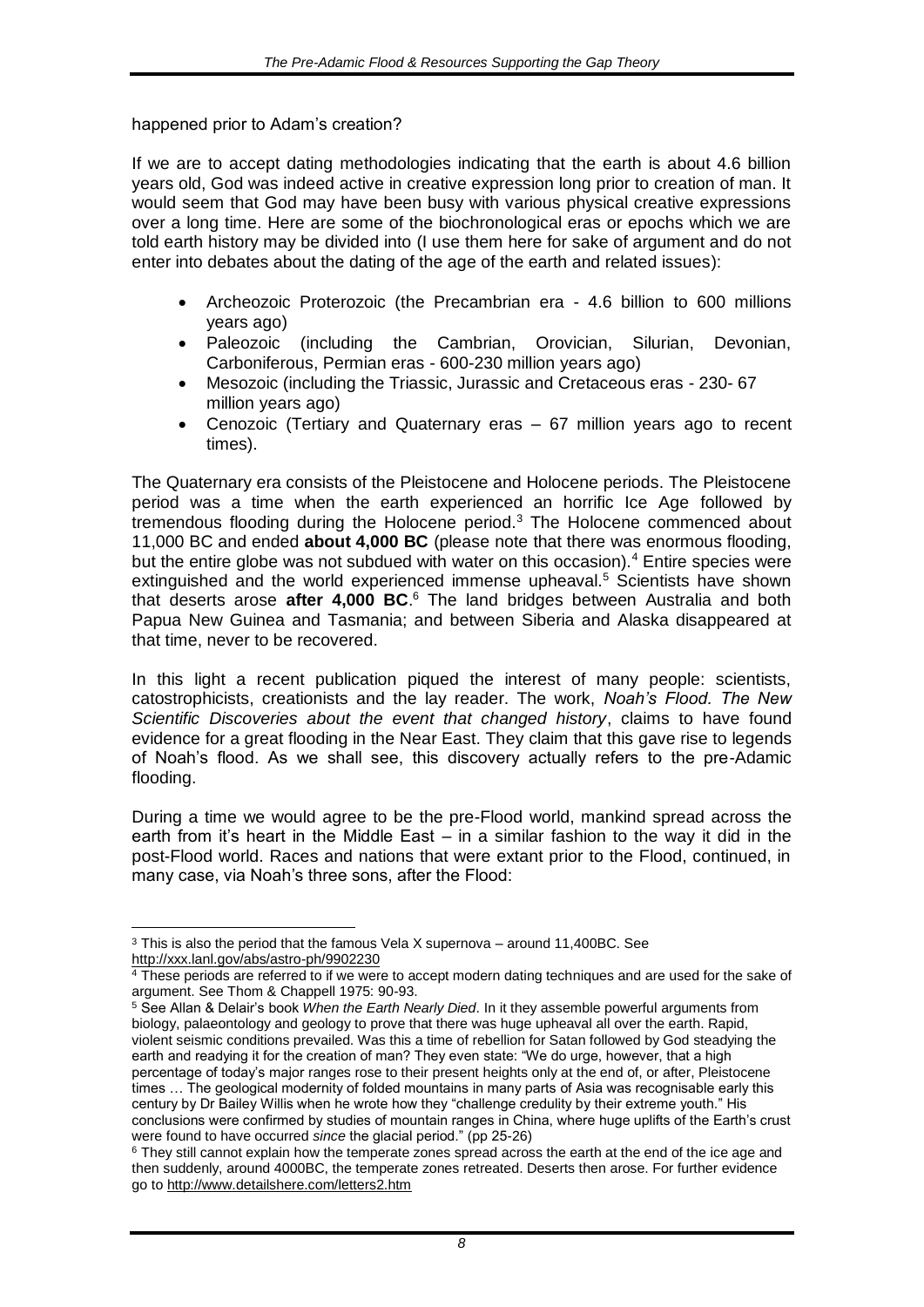"From one single region, the Middle East on Cavalli-Sforza's map, sprung all the colonizer's who brought farming to Palestine, Mesopotamia, Persia, India, Anatolia, Europe, Ukraine, and even Egypt … he had shown that the branchings of the genetic tree conformed quite precisely to those of the linguistic tree."7

When the world was peopled after the Flood, Noah's descendants from his three sons mutated into the races and developed into nations and tribes. They more-or-less occupied the same areas as similar pre-Flood folk. They would have even rebuilt pre-Flood cities and perhaps, used whatever artifacts they found.

In any event, when this book hit the bookshelves, it quickly became a hot seller leading to a number of articles published all over the world and a television documentary.

The author's argue for a persistent and massive outflow of water from the Black Sea toward the end of the Holocene period. Their scientific analysis included using coring devices and sound waves to probe the bottom of the Sea. The result? A discovery that the Black Sea was once a large inland sea which lay below the ocean's – probably hundreds of feet below ocean level. This is confirmed by later research by Robert Bollard who used sonar to capture images of the old shoreline – way below its current limit. $8$ 



**The Black Sea prior to its flooding**

But the oceans of the world were rising due to the glacial melt – now they rose and burst into the Black Sea via the Bosporus– the consequent meeting and then rise of the Black Sea resulted in terrible surges that smashed into the surrounding regions.

The deluge was apocalyptic, submerging thousands of square miles, killing species and altering the ecosystem from freshwater to saltwater very rapidly.

They do not believe in a worldwide Flood, but in a Holocene sea-level rise and spillages or tremendous floodings into the Middle East which, in their opinion, produced the Noachian flood legend. They are clearly on to something.

l <sup>7</sup> Ryan & Pitman 1999: 108

<sup>8</sup> Gugliotta 1999 "For Noah's Flood, a New Wave of Evidence". See also Issar 2003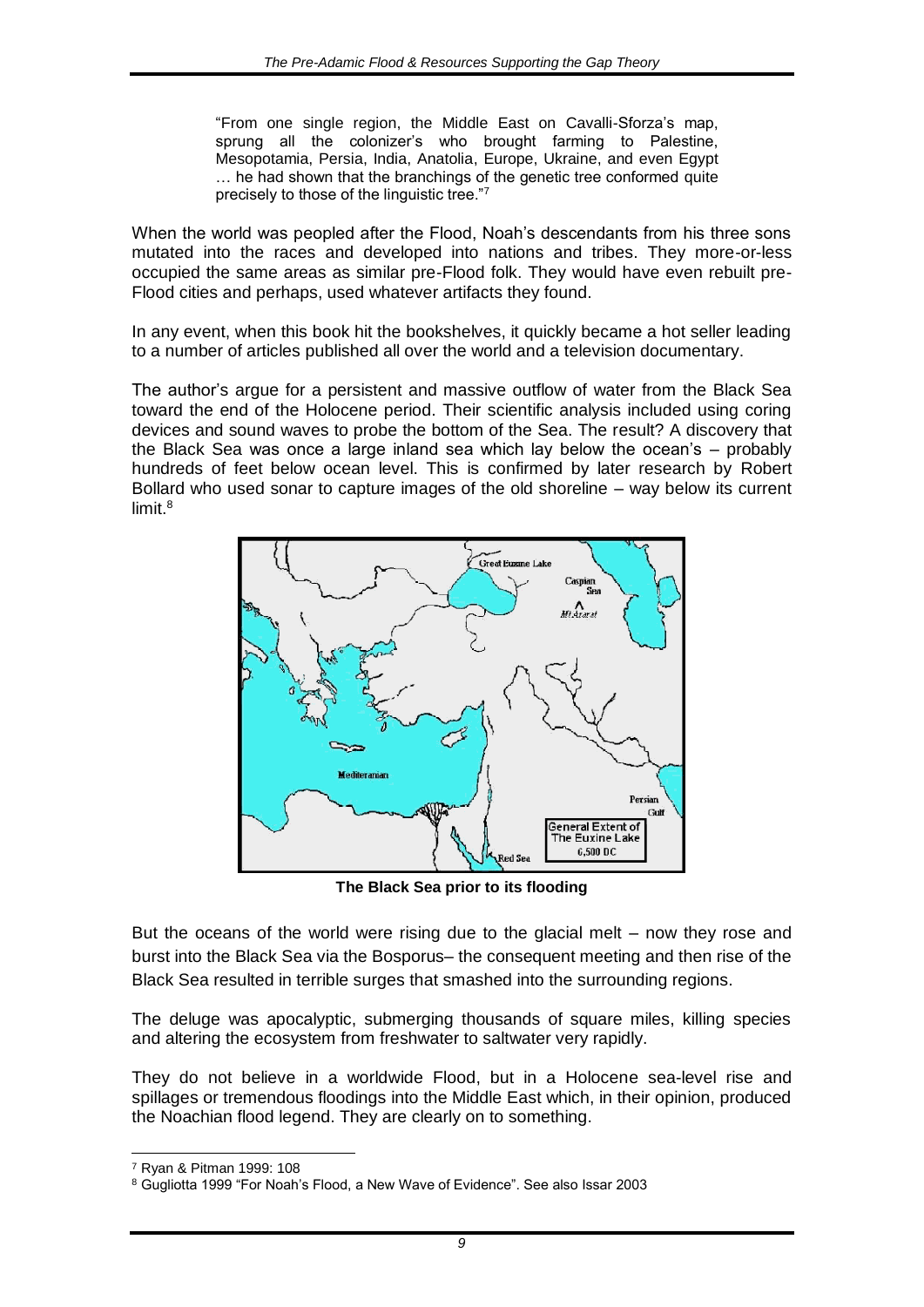The *Washington Post* notes:

"But while Ryan and Pitman do not prove that the Black Sea flood directly inspired Gilgamesh or Noah, their theory argues persuasively that the event was probably horrific enough for scribes and minstrels to remember it for thousands of years."<sup>9</sup>

But alas! If only they would understand Bible dating methods and used it is a template, they would realise that this flooding occurs approximately thousands of years too early to be the Flood of Noah. Instead, what they have discovered is a local flooding that was a part of the pre-Adamic flooding associated with the Holocene period.



**Cover jacket for Ryan & Pitman's book**

# <span id="page-9-0"></span>**Pointing to 4,000 BC**

The Bible is adamant that man was created around 4,000 BC (probably about 3960 BC) – it is from that time onwards that many scientists acknowledge civilization and knowledge began to emerge.

One source (the *Encyclopaedia of Aboriginal Australia<sup>10</sup>)* actually states that "sealevels rose continuously until around 6,000 years ago" **which is about 4,000BC**, when man was created!

One example may be found at Susa, its lowest levels show traces of human occupation **about 4,000BC,** which fits nicely into the Biblical dating model of creation of man c4000BC (see *The New International Dictionary of Biblical Archaeology*, art. "Crafts, Craftsmen").<sup>11</sup> Researchers also claim that it was approaching 6,000 years ago, at the end of the Ice Age, that the pagan rainbow serpent art first appeared in Australia – in Arnhem Land. I have before me an article on this published in the *Sydney Morning Herald*:

> "… the first drawings were inspired directly by climate change which dramatically reshaped the globe, beginning about 6,000 years ago … [the drawings continued in phases one which occurred] … (6,000 to 4,000 years ago) the "Yam" style for its focus on yams, waterlilies and other food plants …

> "Most of Australia is covered by one basic [Aboriginal] language

<sup>&</sup>lt;sup>9</sup> ibid

<sup>10</sup> *Encyclopaedia of Aboriginal Australia*, vol 1, 1994, p 473. See also *Archaeology of the Dreamtime* by Josephine Flood, 1983, page 123)

<sup>11</sup> *The New International Dictionary of Biblical Archaeology*, art. "Crafts, Craftsmen", page 139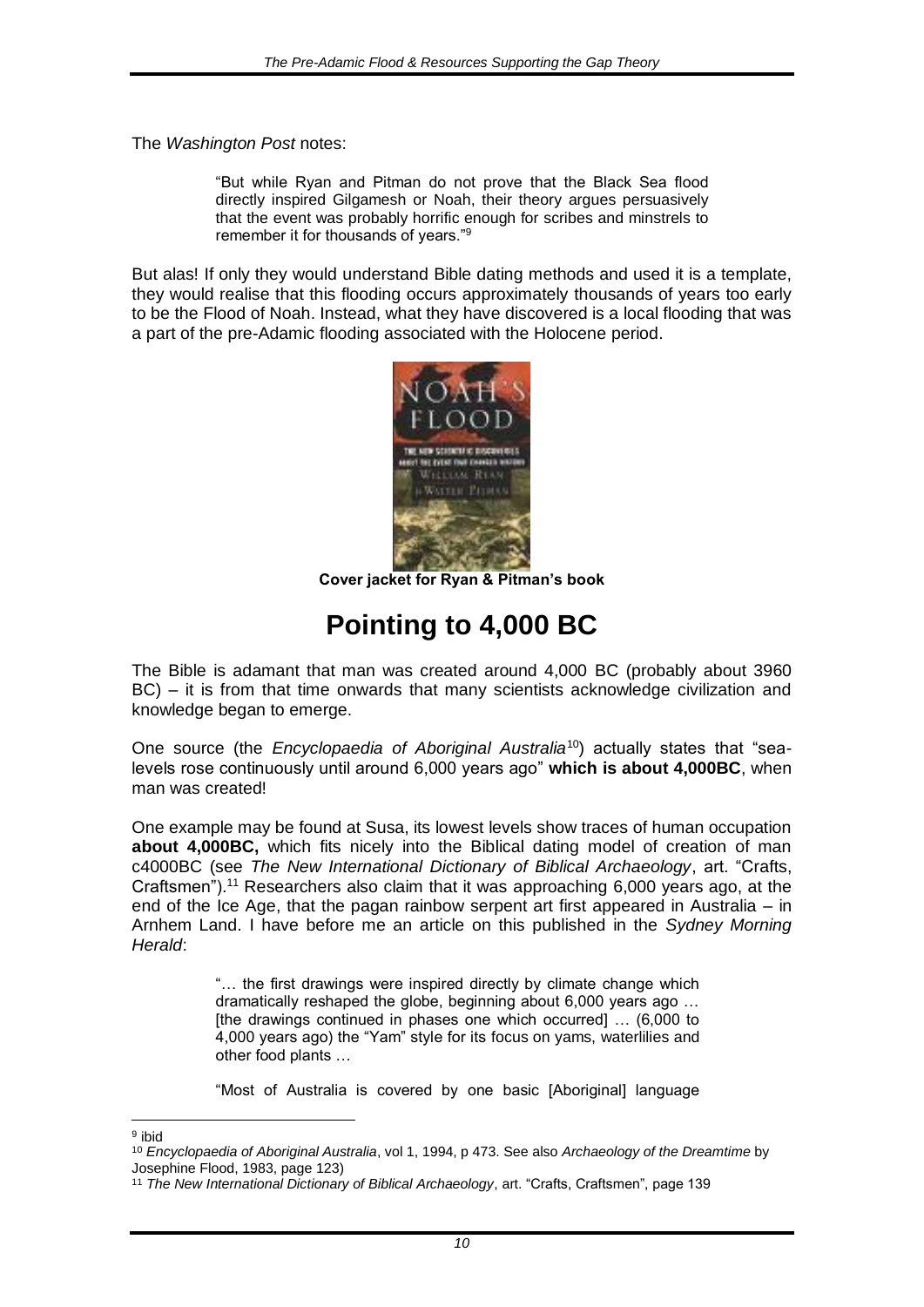group, but in the Arnhem Land-Gulf of Carpentaria area something like 60 different languages in about 26 language groups are, or were, spoken," says Mulvaney, the author in 1969 of *The Prehistory of Australia*, the first book on the subject …

"But by 6,000 years ago things had escalated. Large-scale battle scenes appear for the first time."<sup>12</sup>

So, once again, we have reference to 6,000 years ago for the sudden rise in certain art, weapons and such like. In other words shortly after Adam's creation almost 4,000 BC. How early the pre-flood world went into paganism which was continued into the post-Flood world.

Is there inference in Genesis 1:1-2 of the end of the Holocene period with God intervening to reverse the great flooding all over the earth in readiness for conditions for human existence? This may indeed be the case; and if it is, it may give credence to the theory that God cleanses the planet prior to creative activity. He is the God of fiat creation, not a God guiding evolutionary development. As such, He may determine to create at various times, according to His great will and wisdom.

He created man after readying the earth for him at the end of the Holocene period. But this was not the last time God 'baptised' and cleansed the earth – it happened again about 1,600 years later at the great flood of Noah.

Note what others such as Muller and MacDonald in their work *Ice Ages and Astronomical Causes*, have to say about this period **around 4,000BC**:

> "The abruptness of the termination is startling. Agriculture, and **all of our civilization, developed since this termination**. The enormous glacier, several kilometers thick, covering much of North America and Eurasia, rapidly melted. Only small parts of this glacier survived in Greenland and Antarctica, where they exist to this day. The melting caused a series of worldwide floods unlike anything previously experienced by Homo sapiens.

> … The flood dumped enough water into the oceans to cause the average sea level to rise 110 meters, enough to inundate the coastal areas… The water from melting ice probably flooded down over land in pulses, as ice-dammed lakes formed and then catastrophically released their waters."<sup>13</sup> [emphasis mine]

There can be no doubt about it, there was a global flooding covering much of the earth's surface accompanied by various upheavals prior to Adam – seemingly readying the earth for human habitation.

Let us take notice of other sources of information on major occurrences that occurred around 4,000BC that I have managed to find or merely come across during casual reading of newspapers or journals.

l <sup>12</sup> Dayton 1996 "Scientists find religion in ancient Aboriginal rock art", *Sydney Morning Herald*

<sup>13</sup> Muller & MacDonald 2000:4. And according to *Ancient Mesopotamia*: "Mesopotamia is, geologically speaking, a trough created as the Arabian shield has pushed up against the Asiatic landmass, raising the Zagros Mountains and depressing the land to the southwest of them. Within this trench, the Tigris and the Euphrates Rivers and their tributaries have laid down enormous quantities of alluvial sediments, forming the Lower Mesopotamian Plain (also known as the alluvial Mesopotamian plain). Today the Lower Mesopotamian Plain stretches some 700 kilometers, from approximately the latitude of Ramadi and Baquba in the northwest to the Gulf, which has flooded its southeastern end." (1999: 29)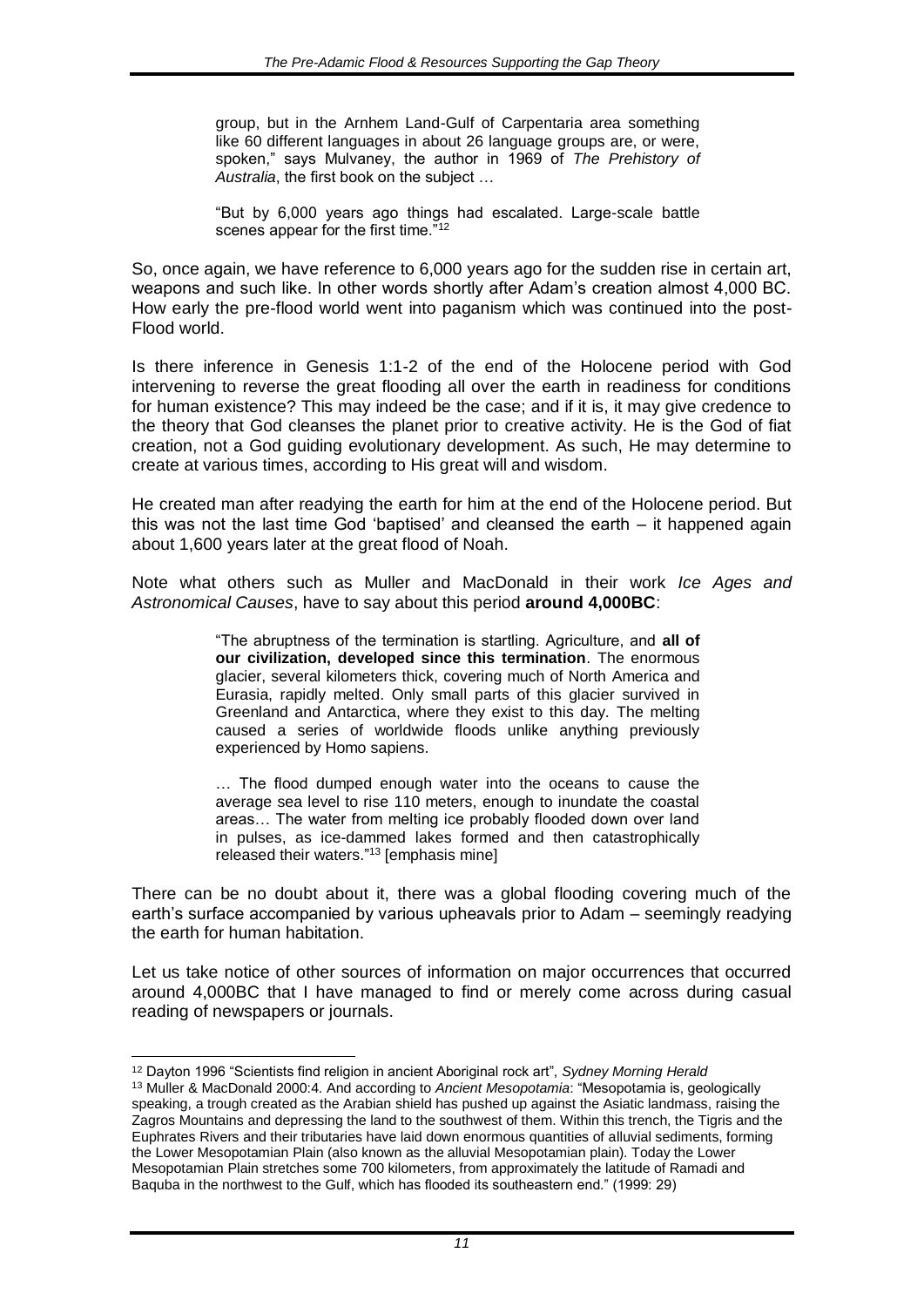John Noble Wilford wrote an article on "Ruins alter ideas of how civilization spread". Wilford describes how ruins have been found southern Turkey which may be dated to more than 5,500 years ago. It shows that the protective wall around the city and the artefacts combine to show that there was a complex government in place even at that period of time.

> "Digging into the oldest layer of ruins uncovered so far, archaeologists found traces of people living in villages at the site as early as **4000 B.C**."<sup>14</sup>

So here we have specialists demonstrating that it did not take long for Adam's descendants to build complex societies. This would come as no surprise to students of the book of Genesis.

A few hundred miles away at Susa, a city in the Iranian province of Khuzestan. After Noah's flood it became the capital of the Elamites (where Daniel and Nehemiah resided during the Babylonian captivity).

It is here that the lowest levels may be traced back to **4000 BC**<sup>15</sup>. Just another coincidence? Just to the north, in central Asia, scientists have uncovered a civilization as old as Sumeria that dates back similarly.<sup>16</sup> All of this points to the rise of civilization after Adam and Eve's creation.

Then we can turn our attention to a tropical land thousands of kilometres from Iran. There in Indonesia scientists find evidence that "beginning around **4000 B.C**." the area began to be populated.<sup>17</sup>

Similarly, a city has been discovered dating back prior to the Indus Valley or Harrapan civilization (which arose 2300-2000 BC). The city is dated back to 3300-2800BC – again, in the period after Adam's creation and prior to Noah's flood.<sup>18</sup>

Even in pre-Flood Britain we find evidence of the world's oldest road dated to 6,000 years ago and "in about **4,000 B.C**. the first farmers of Britain began arriving from the European mainland."<sup>19</sup>

## <span id="page-11-0"></span>**Concluding Comments**

So even many scientists, using their dating methodology, notice that human civilizations began to appear after 4,000BC or thereabouts.

It is also of major interest that there were great floodings upon the earth just prior to 4,000BC, fitting in with the Holocene period.

So, from all the evidence, it would certainly seem that the "waters' referred to in Genesis 1:2 is reference to that period.

to 7,000 years ago (approximately) according to an article I have by Kimihro Muraoka 1993:3-9

l

<sup>14</sup> Wilford 2000 "Ruins alter ideas of how civilization spread". A similar article was published by W Mullen in the Chicago Tribune, also mentioning 4,000 BC.

<sup>15</sup> Blaiklock & Harrison: 139

<sup>&</sup>lt;sup>16</sup> Howe 2001. The Supe Valley civilization in Peru was extant at the same time as that in central Asia, Mesopotamia, and Egypt providing glimpses into the pre-Flood world

<sup>17</sup> Peacock 1973: 5. Similarly there was a major migration into Melanesia, Micronesia and Polynesia 5,000

<sup>18</sup> Rahman, T c1996:1

<sup>19</sup> Coles 1989:79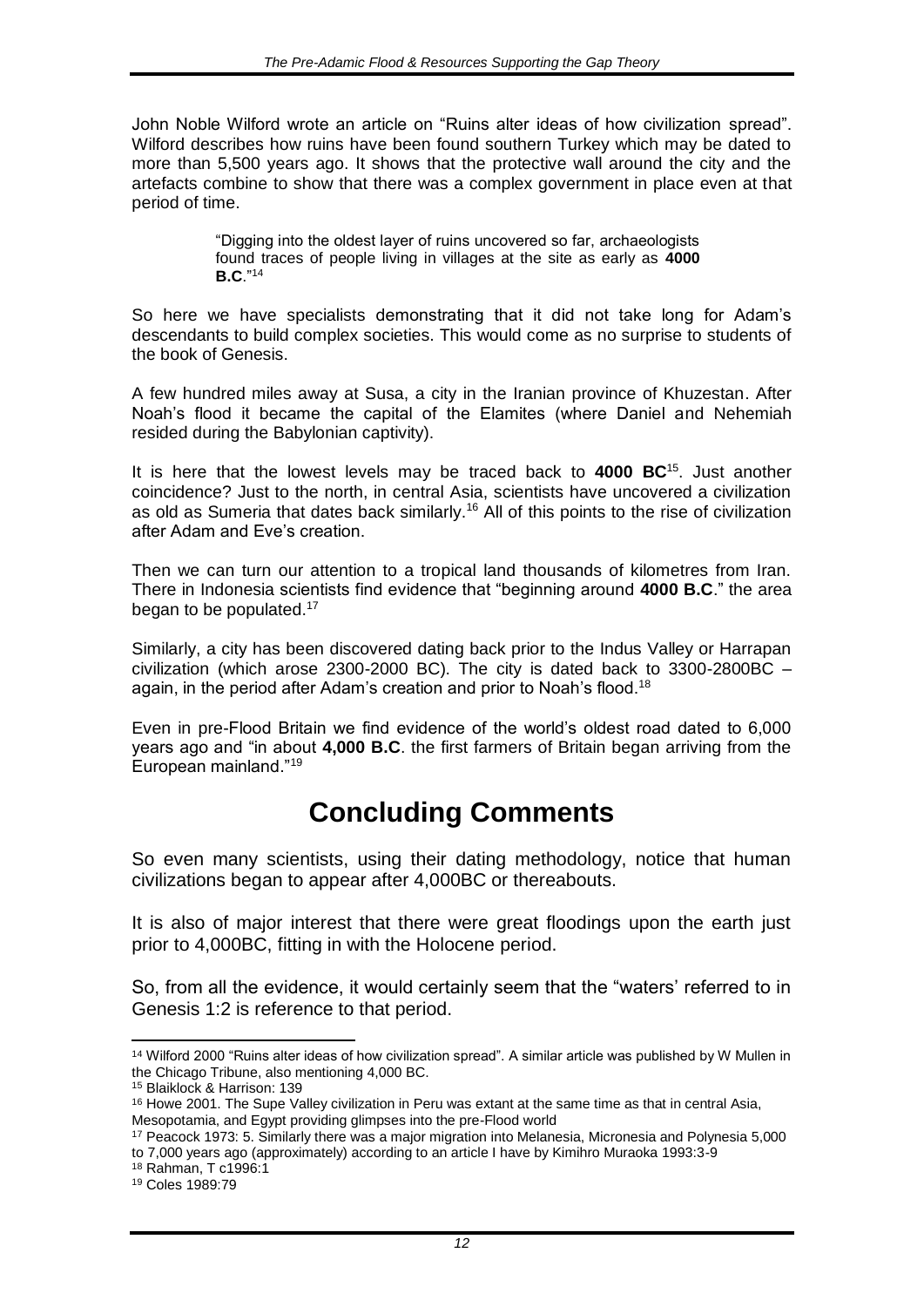# <span id="page-12-0"></span>**Bibliography and Suggested Reading**

| Allan, DS (1994)                            | When the Earth Nearly Died. Compelling Evidence of a<br>Catastrophic World Change 9,500 BC", Gateway Books, Bath,                                            |
|---------------------------------------------|--------------------------------------------------------------------------------------------------------------------------------------------------------------|
| & Delair, JB                                | England                                                                                                                                                      |
| Allison, M (1997)                           | Another Time, Another Place, Another Man, Dake Publishing                                                                                                    |
| & Patton, D (eds)                           |                                                                                                                                                              |
| Armstrong, HW (1958)                        | "Did God Create a Devil?", Plain Truth, Nov (original published in<br>1954, reprinted in 1971)                                                               |
| Blaiklock, E (1983)<br>& Harrison, R        | The New International Dictionary of Biblical Archaeology.<br>Zondervan Publishing House, Michigan                                                            |
| Blaiklock, EM (1983)<br>& Harrison, RK, eds | The New International Dictionary of Biblical Archaeology, art.<br>"Crafts, Craftsmen", Grand Rapids: Zondervan                                               |
| Coles, JM (1989)                            | "The World's Oldest Road", Scientific American, November: 79-<br>84                                                                                          |
| Dankenbring, WF (1978)                      | Beyond Star Wars. Triumph Publishers, Pasadena                                                                                                               |
| Dake, F (1997)                              | Another Time. Another Place. Another Man. Dake Publishing,<br>Lawrenceville, Georgia (edited by M Allison and D Patton)                                      |
| Dayton, L (1996)                            | "Scientists find religion in ancient Aboriginal rock art", Sydney<br>Morning Herald, 26 October                                                              |
| Deal, D (1999)                              | The Day Behemoth and Leviathan Died. Kherem La Yah Press,<br>Vista, California                                                                               |
| Flood, J (1983)                             | Archaeology of the Dreamtime. Collins, Sydney                                                                                                                |
| Gentet, RE (1973)                           | "Noah's Flood - Is it believable?", Good News, Dec: 21-24                                                                                                    |
| Germano, MP (c2004)                         | Armstrong Gap Theory, http://www.bibarch.com/                                                                                                                |
| Gugliotta, G (1999)                         | "For Noah's Flood, a New Wave of Evidence", Washington Post,<br>18 November                                                                                  |
| Hagopian, DG (2001)                         | The Genesis Debate. Three Views on the Days of Creation. Crux<br>Press, Mission Viejo, California.                                                           |
| Herrmann, K (1958)                          | "How long were the days of creation?", Plain Truth, Dec.                                                                                                     |
| Horton, D (1994)                            | Encyclopaedia of Aboriginal Australia, vol 1, Aboriginal Studies<br>Press, Canberra.                                                                         |
| Howe, LM (2001)                             | Archaeologists Find Central Asia Civilization as Old as Sumeria.<br>Philadelphia, Pennsylvania                                                               |
| Issar, AS (2003)                            | Climate Changes during the Holocene and their Impact on<br>Hydrological Systems. The Hebrew University of Jerusalem,<br>Cambridge University Press, New York |
| Mullen, W (2001)                            | "Buried city shakes up archaeological thinking", Chicago Tribune,<br>6 July                                                                                  |
| Muller, R (2000)                            | Ice Ages and Astronomical Causes. PraxisPublishing Ltd,                                                                                                      |
| & MacDonald GJ (eds)                        | Chichester, England                                                                                                                                          |
| Muraoka, K (1993)                           | "The Mongoloids Surrounding the Pacific Basin", Pacific Friend.<br>Vol 21, no.3, July: 3-9                                                                   |
| Peacock, IL (1973)                          | Indonesia: An Anthropological Perspective. Goodyear Publishing,<br>Co                                                                                        |
| Pollock, S (1999)                           | Ancient Mesopotamia. Cambridge                                                                                                                               |
| Rahman, T (c1996)                           | Peoples and Languages in Pre-Islamic Indus Valley (internet<br>article)                                                                                      |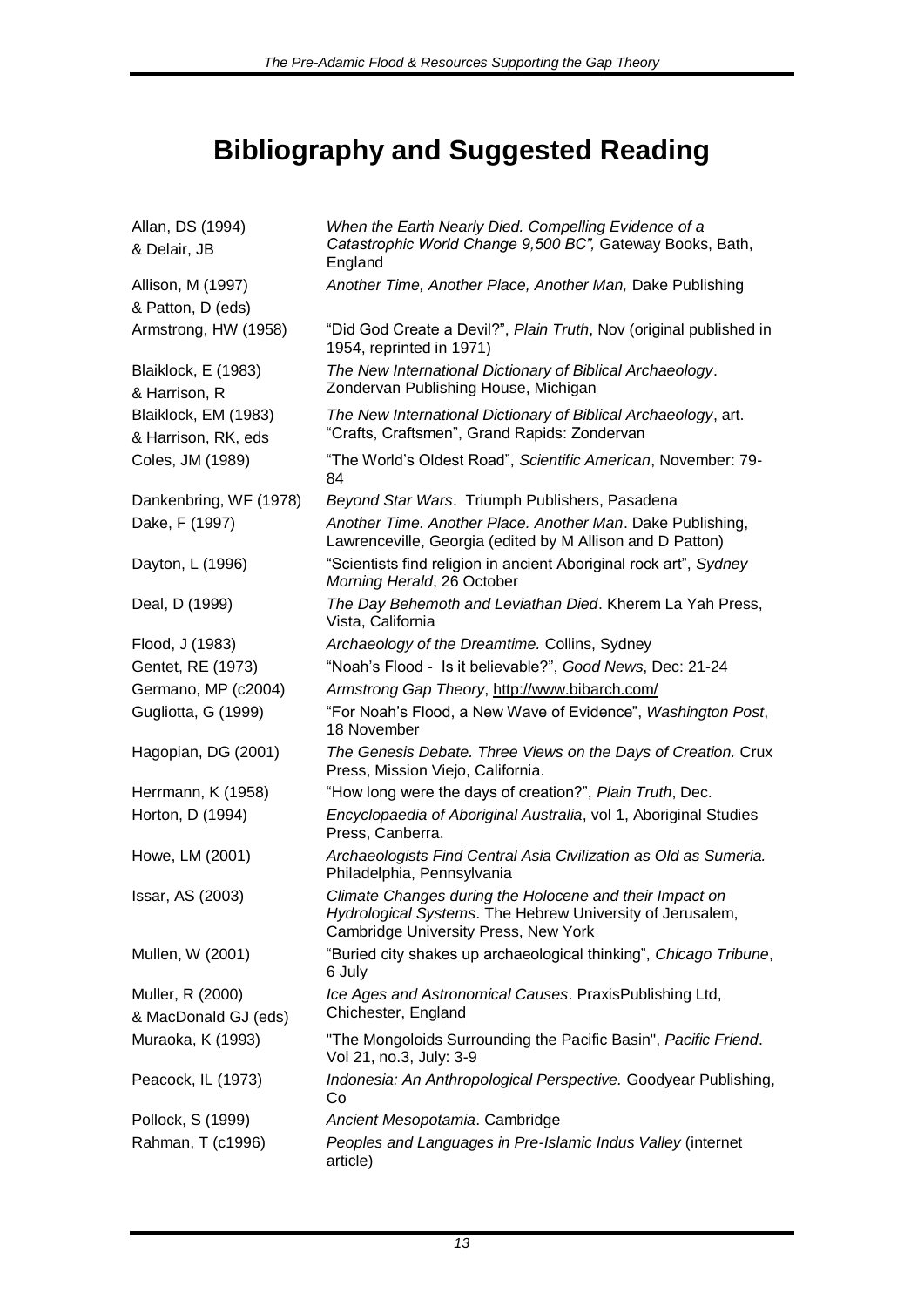| Ryan, W (1999)<br>& Pitman, W  | Noah's Flood. The New Scientific Discoveries about the event<br>that changed history. Simon & Schuster, New York |
|--------------------------------|------------------------------------------------------------------------------------------------------------------|
| Science archive website        | http://xxx.lanl.gov/abs/astro-ph/9902230 (re Vela X)                                                             |
| Thom, BG (1975)<br>Chappell, J | "Holocene Seal Levels Relative to Australia", Search, Vol. 6, No.<br>3, March: 90-93                             |
| Torrance, L (1964)             | "Geology Reveals: Two Creations - Two Worldwide Floods",<br>Plain Truth, Feb                                     |
| Wilford, JN (2000)             | "Ruins alter ideas of how civilization spread", New York Times,<br>25 May                                        |
| Young, D (1988)                | Christianity and the Age of the Earth. Artisan Publishers, Ca.                                                   |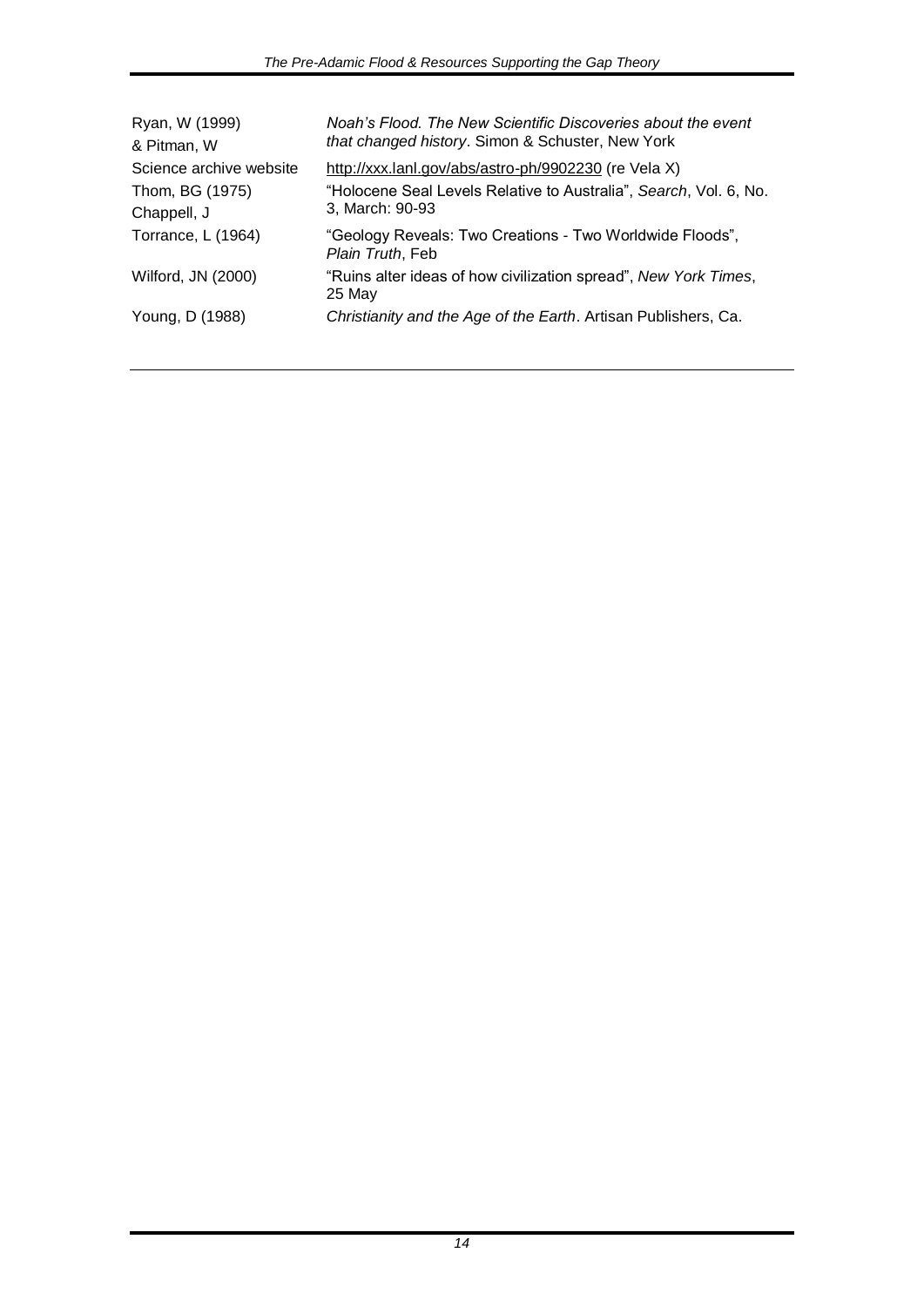# <span id="page-14-0"></span>**Appendix One**

#### **Another Time. Another Place. Another man Chapter One: In the Beginning**

by Finis Jennings Dake 1977

#### **In The Beginning**

Long before a man called Adam walked with God in the gardens of Eden, longer still before the flood of Noah covered the face of the earth, in a time called "the beginning," God created the heavens and the earth. A grand and beautiful design, the earth as conceived by the Creator was an exquisite home for the creatures He had fashioned. The earth itself was a magnificent garden where life flourished in a dazzling display of variety. The ground trembled with the footsteps of the largest creatures (those we now call dinosaurs). Animals filled the trees, the skies and the oceans. From eternity God had planned this creation, and it was perfect in every way. God created men and they began to settle in villages, cities and nations. Angels, a part of this new creation, were given dominion over the earth, to rule with the authority of their Creator. It was the archangel Lucifer who ruled over the nations in all the splendor of the greatest of God's creations. Every creature fashioned by the hand of God acted in perfect obedience to the will of their Creator. Angels and men knew God as a friend and drew their life from Him. There was no sickness or disease, no hunger or death, for there was no sin—

--Until Lucifer, the closest to the throne of God, the archangel who "walked up and down in the midst of the stones of fire," let the seed of pride find fertile ground in his heart. Pride led to rebellion, and rebellion to judgment. Lucifer and the nations following him were placed under a curse, and the earth itself was judged for their sin. All of this happened before Genesis 1:2.

#### **Not the Traditional View**

Granted, this is not the traditional view of creation. Many may find it puzzling, perhaps even disturbing. Most of us who have been raised in the church have accepted the first two chapters of Genesis as a continuous, uninterrupted account of the origin of the earth and man. After all, many may argue, doesn't the book of Genesis make it perfectly clear that, in the beginning, God created the earth as a lifeless, shapeless, chaotic mass? Isn't it apparent, from the second verse of chapter one, that floods covered the earth while God's Spirit hovered over what would become a beautiful new planet? Doesn't Scripture plainly record the six days of creation and all that was involved in forming the earth during that first week?

Before answering any of these questions, it must be made clear that nothing will be presented in this book that is out of harmony with God's Word. Every argument will be backed up by biblical evidence, and no new ideas will be submitted without the support of at least two or three clear scriptural references. With that in mind, let's take a look at what the Scriptures have to say about the earth's origins.

#### **The Clash With Science**

It is generally acknowledged, based on chronologies found in the Old Testament, that Adam was created about 6,000 years ago, or about 4,000 B.C. Since Darwin published *On the Origin of Species* in the mid-1800's, those who have held to a literal interpretation of the Bible have struggled to counter the claims of science for a creation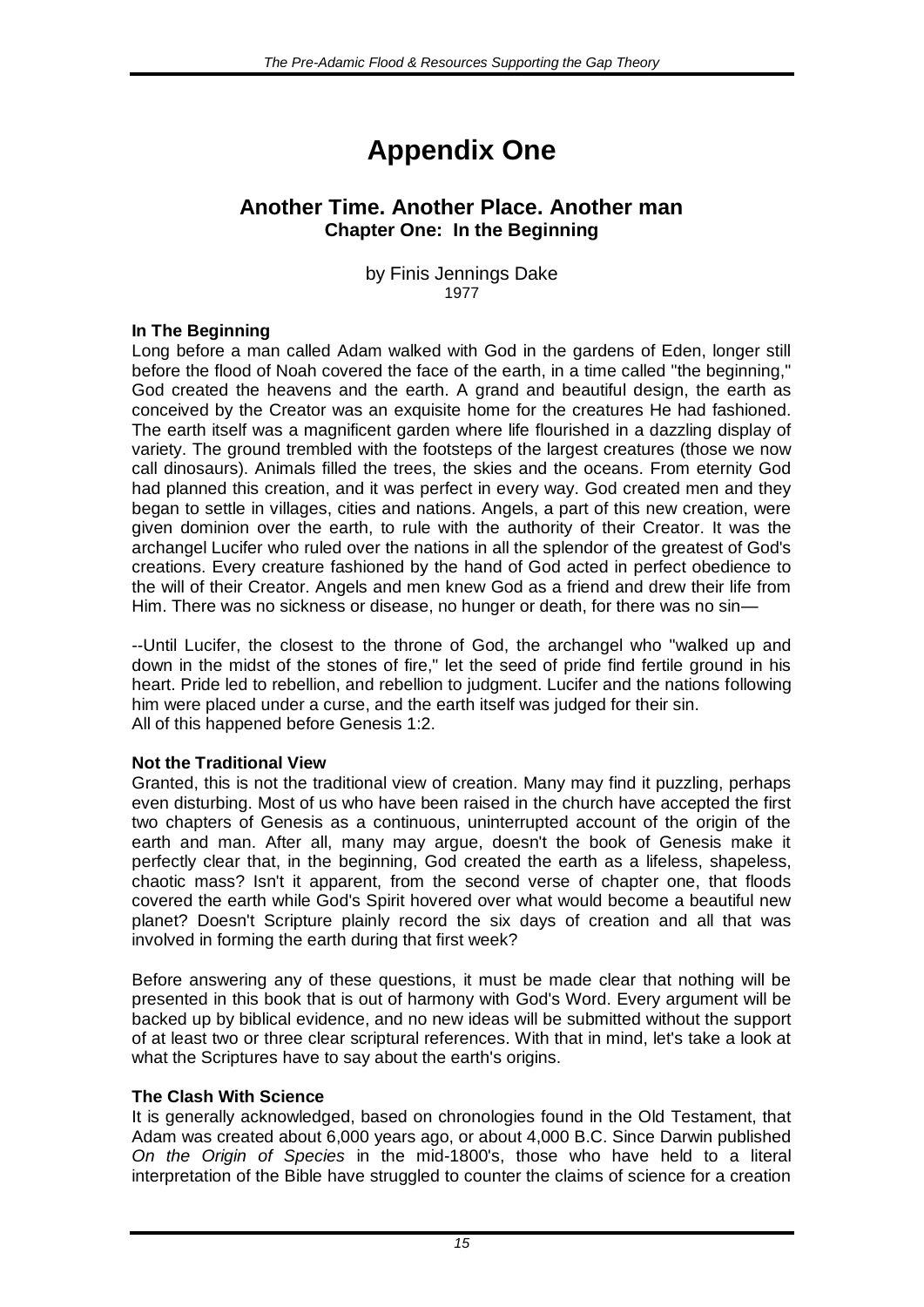date stretching billions of years into the past. Most of the scientific evidence accumulated during the past century has supported these claims of an old earth. Some argue that scientists are basing their findings on previously-held assumptions relating to the earth's antiquity, that they are merely seeing what they want to see. In other words, they believe the evolutionary model which requires an earth millions, perhaps billions of years old, and interpret any evidence they find based on those assumptions. While there may be some merit to this, the fact remains that at best it is very difficult to explain much of the scientific evidence accumulated during the past century in light of a 6,000-year-old earth.

Unfortunately, this leaves the Christian with a dilemma. On the one hand, science claims the earth is billions of years old. On the other hand, biblical chronologies suggest that the earth is only about 6,000 years old. Faced with this tension between science and faith, the believer has two alternatives. One must either accept the scientific evidence and view the biblical creation account as mythology, or be forced to hold fast to a literal interpretation of the Scriptures and reject what science has to offer. Neither of these alternatives are acceptable. The first violates basic exegetical principles. Nowhere in Scripture are we led to believe that either the recorded chronologies or the creation account are myths or allegories. Both the context and the language itself point to a literal interpretation. In fact, New Testament writers, inspired by the Holy Spirit, viewed the creation account as a literal event which took place at a specific point in history.

The second alternative requires the believer to "stick his head in the sand" and ignore the accumulated scientific evidence pointing to an old earth. As the weight of the evidence grows, the Christian must close his eyes all the more tightly to keep his faith intact. Not only is this unacceptable, it is unnecessary, as we'll soon see. Maybe you haven't thought deeply about the subject because you were afraid that to do so might shake the foundation upon which your faith is built. Perhaps you've already been challenged in this area as a Christian in a secular society. If you're a parent, you may have been forced to wrestle with these issues as your children grapple with the evolutionary model being taught in our public schools.

#### **Challenging the Common Assumption**

Whether one accepts the scientific evidence or holds to a literal interpretation of the Bible, there is one point on which both camps agree: the Scriptures, literally interpreted, point to a creation date 6,000 years ago. This assumption is taken for granted in the debate between the two sides. It's accepted without question.

We don't agree. The entire premise of this book is that you can take the Genesis account very literally and not have any difficulty reconciling faith and science. We're going to challenge assumptions that both believers and nonbelievers have made for years. This isn't a two-sided issue, although that's traditionally the way it has been presented. Those who have sought answers to the question of the earth's origins have been puzzled by the apparent contradictions. There's a reason for that--a piece of the puzzle has been missing. Well, perhaps "misplaced" is a better word. You see, it's been there all along but we haven't known where to find it. The piece fits between Genesis 1:1 and 1:2 and we're going to take a look at it in the following chapters.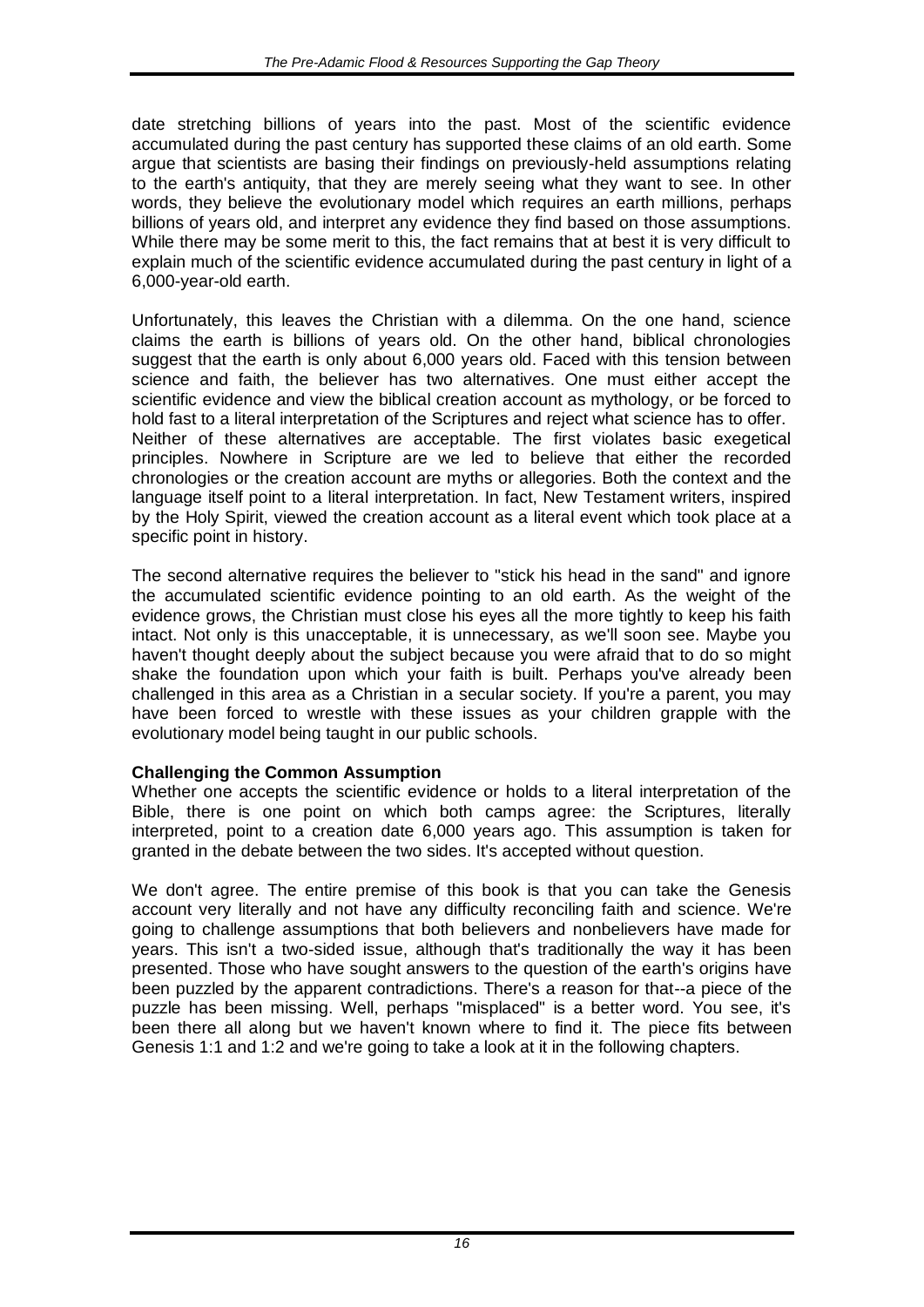# <span id="page-16-0"></span>**Appendix Two**

#### **Did God Create a DEVIL?**

by Herbert W. Armstrong 1958

Is THERE a devil? Many people talk about the devil and Satan. Others scoff and say it's just superstition and imagination.

But *is there a devil?* According to most Christians the Bible is supposed to each that the devil is the god of this world. Indeed it does teach that!

The Bible pictures the whole world under the sway of an invisible devil. Where did he come from? Did God create a devil to tempt us and to try to lead us astray? And then to punish us if we follow the devil?

#### **God Is CREATOR of ALL!**

So, let's look back to the very beginning. Open your Bible to Genesis 1:1. "In the beginning God." God was before all. The next word is "created." "God created." He created the heaven and the earth.

But the very next verse says this: "The earth was without form and void." The Hebrew words for "without form and void" are *tohu* and *bohu.* Translated into English they mean *chaotic, in confusion, waste,* and *empty.*

When God created the heaven and the earth, did He create this earth originally in a state of confusion? Did He create it all topsy-turvy and chaotic?

#### **World NOT Created in Chaos**

We read in I Corinthians 14:33 that *God is* NOT *the author of confusion*. God is the author of peace. God is the author of order and of law.

Notice Job 38:4-9. God says there that *the angels* shouted for joy when He created the earth. It must then have been a *perfect creation, not* a creation that was in chaos and confusion!

Why would He create it in disorder and then have to straighten it out? That doesn't make sense! Dr. Bullinger, the Hebrew authority, says that the Hebrew word for "created," used in Genesis 1:1, " implies that the creation was a perfect work." That very word "created" implies a perfect and a beautiful order and system, not chaos or confusion!

Then how did it *become* chaotic?

In Genesis 19:26, the same Hebrew word is used which is translated "was" in Gen. 1:2. And there it is translated into the English word "became." In the first three chapters of the Bible, and many other places where you find the word "was," in almost every case it is denoting a condition that was *different* from a former condition. In other words, it "BECAME" or "was made" that way. It had not always been that way.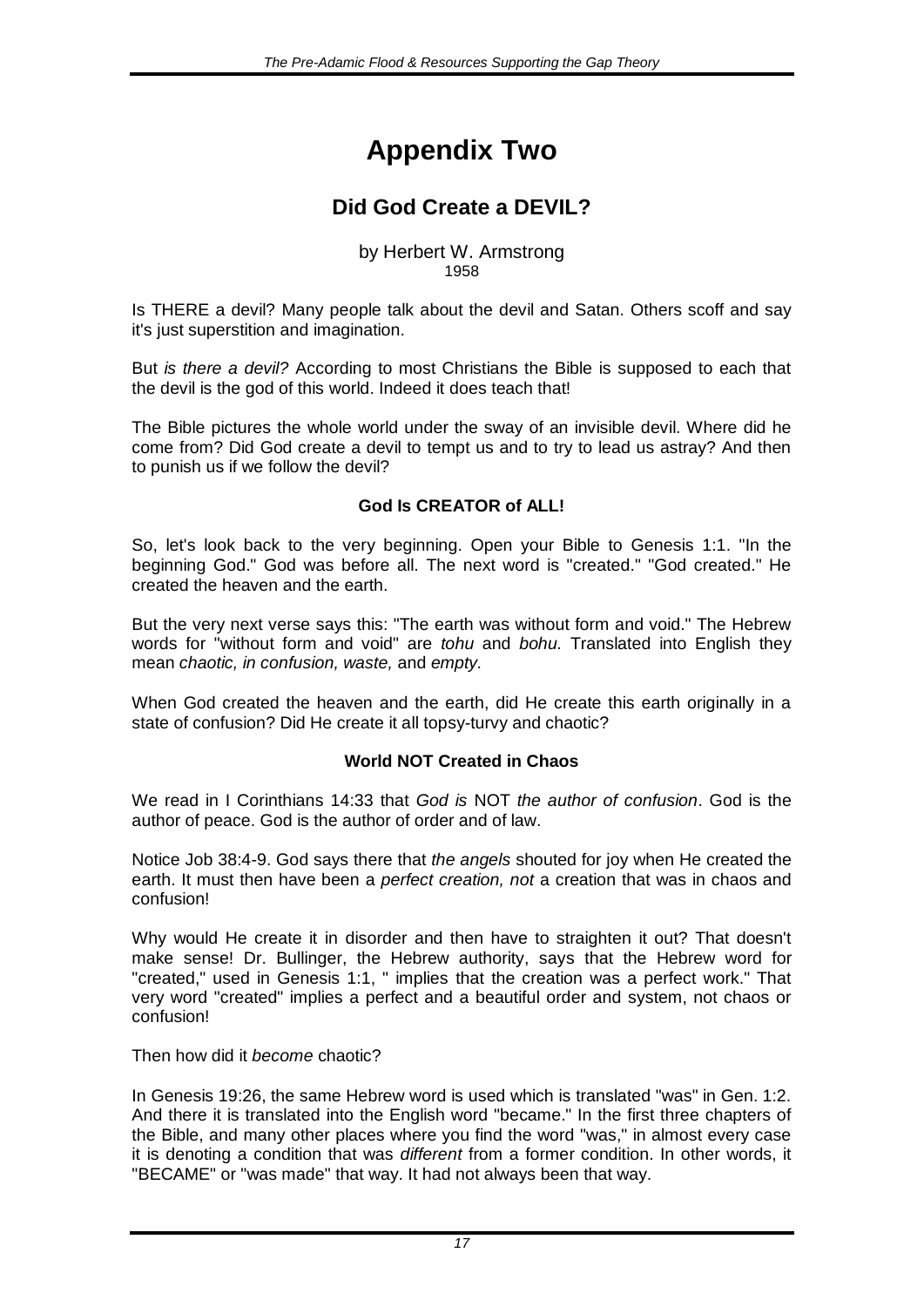#### **The Earth BECAME Chaotic**

Plainly the word "was" has the meaning of "became." The Rotherham translation of Gen. 1:2, out of the original Hebrew language, is this: "Now the earth HAD BECOME waste and empty." It hadn't always been that way.

In Jeremiah 4:23, in Isaiah 24:10, in Isaiah 34:11, and in other places in the Bible, you find the same words, *toha* and *boha,* meaning chaotic and in confusion. In every case that condition is a *result of sin.*

#### **No Chaos Originally**

Notice Isaiah 45:18. "Thus saith the Eternal that created the heavens, God himself that formed the earth and made it, He hath established it, He created it *not* in vain." "In vain" is an incorrect translation. In your Bible, if you have the marginal references, you will find in the margin the proper translation "waste."

The original Hebrew word there is TOHU. This Hebrew word is the identical word used in Gen. 1:2, meaning confusion, or emptiness. or waste - a result of disorder, a result of violation of law. In Isaiah 45:18 we have the plain statement that God created the earth *not* "toho," that is, *not* in confusion, *not* in disorder. But in Genesis 1:2, the earth was, or *the earth* BECAME - as it ought to he translated - *chaotic and in confusion!*

Then it became that way after it was created. Now, what could have caused that confusion? - that disorder? What sin could have wrecked the earth and brought it into the condition in which it was found in Gen. 1:2?

#### **Life Before Adam?**

Now, what was the sin then that caused this physical destruction to the earth? It was *not* a sin caused by humanity, because there had been no man on the earth until the sixth day of that re-creation or that re-making. So it was not a sin of man. Adam was the *first* man. We find over in I Corinthians 15:45 that Adam is called the *first* man on this earth. In Genesis Eve is called the mother of all living human beings. There was no other race prior to Adam and Eve.

So the sin which brought chaos was not caused by man. And yet life must have populated the earth because a sin had occurred on the earth that brought it into a condition of chaos and confusion by breaking the laws of God.

What kind of life could it have been? It wasn't human life. What was it that populated this earth prior to the second verse of Genesis, the first chapter?

In Genesis 1:28, speaking to the man whom He had created, God said this: ''Be fruitful and multiply and *replenish* the earth." What does that word replenish mean? To plenish is to populate. To *replenish* means to *re*populate - to populate all over again. Those very words imply that the earth had been populated before!

Immediately after the flood in Genesis 9:1, God spoke to Noah. He blessed Noah and his sons and said unto them: "Be fruitful and multiply and *replenish* the earth." Identically the same words that He spoke to Adam!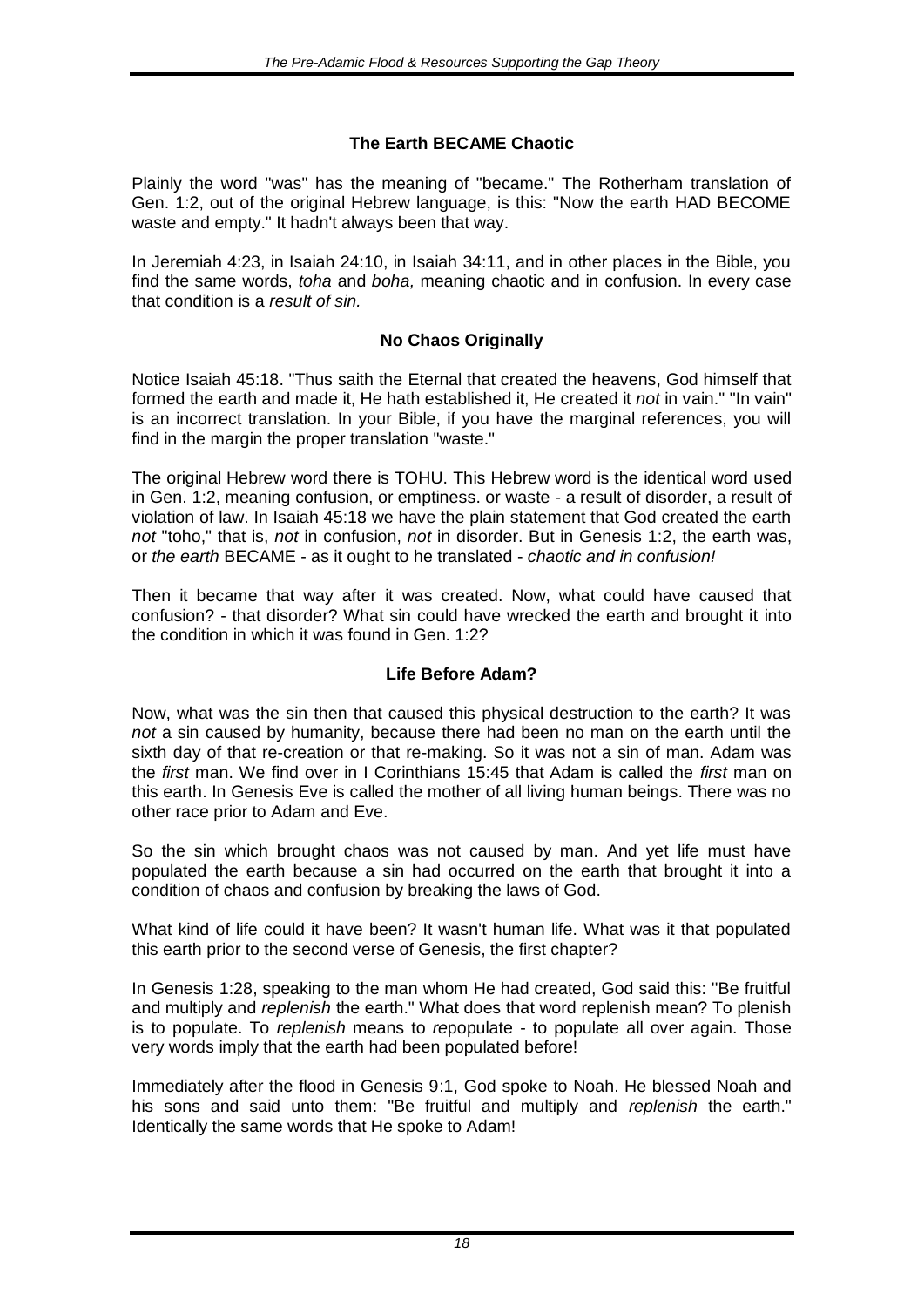In Noah's case we know He meant *repopulate* the earth. Then didn't He mean the same thing when He used the identical words to Adam: "Be fruitful and multiply and replenish the earth?" Certainly here is indication that the earth had been populated, and that it was to be populated *once again*. Then what kind of life had populated the earth prior to Adam, prior to the week called "creation week"?

Next, let's turn to II Peter 2:4: ''For if God spared not the angels that sinned.'' Here is the sin of angels mentioned.

#### **Sin of Angels!**

Now read the next verse, "And spared not the old world," between Adam and Noah, ''but saved Noah the eighth person, a preacher of righteousness, bringing in the flood upon the world of the ungodly." There it mentions the sins from Adam to Noah, and it mentions the *physical destruction* to the earth as a result of the flood, a chaotic, physical condition brought about on the earth by the sins of those men.

Was there a chaotic condition brought about on the earth *as a result of the sins of angles?* The sin of the angels is mentioned first, and it *occurred first!* There was a devil already there in existence by the time Adam was created. So the sin of the angels happened *before* the creation of man.

Now read II Peter 2:6. ''Turning the cities of Sodom and Gomorrah into ashes, [God] condemned them with an overthrow, making them an example to those that afterward should live ungodly."

Universal sin was in those two Canaanite cities. Physical destruction came to the entire part of the surface of the earth which those people occupied as a result of that sin. Then didn't such a destruction come to the earth *as a result of the sins of the angels*  which occurred before Adam?

Now quickly turn over to Jude. In the sixth verse, you read this: "And the angels which kept not their first estate, but left their own habitation [they had a place where they lived, a habitation, an estate, and they left it], God hath reserved in everlasting chains under darkness unto the judgment of the great day." Notice! It is the *sinning angels*  who are reserved in those chains under darkness, restrained from light, restrained from truth until the judgment of the great day.

#### **Angels Possess the Earth!**

How plain! They had an estate which they didn't keep. In Hebrews 2:5 we read this: ''For unto the angels hath God not put in subjection the world to come of which we speak." In other words, The World Tomorrow, the Kingdom of God, will not be under subjection to angels. *The present one is under subjection of fallen angels.* The demons, and the devil who is their head, rule this present earth and sway its inhabitants. The Bible everywhere indicates and affirms that very fact.

How did they obtain their dominion? How did they acquire their power? How did they maintain their control? Where did the devil get the power to control and to lead and to rule this world?

The devil is the leader of fallen angels, as you will find in a number of places ( John 12:31, John 14:30, John 16:11). In II Cor. 4:4 the devil is called the god of this world.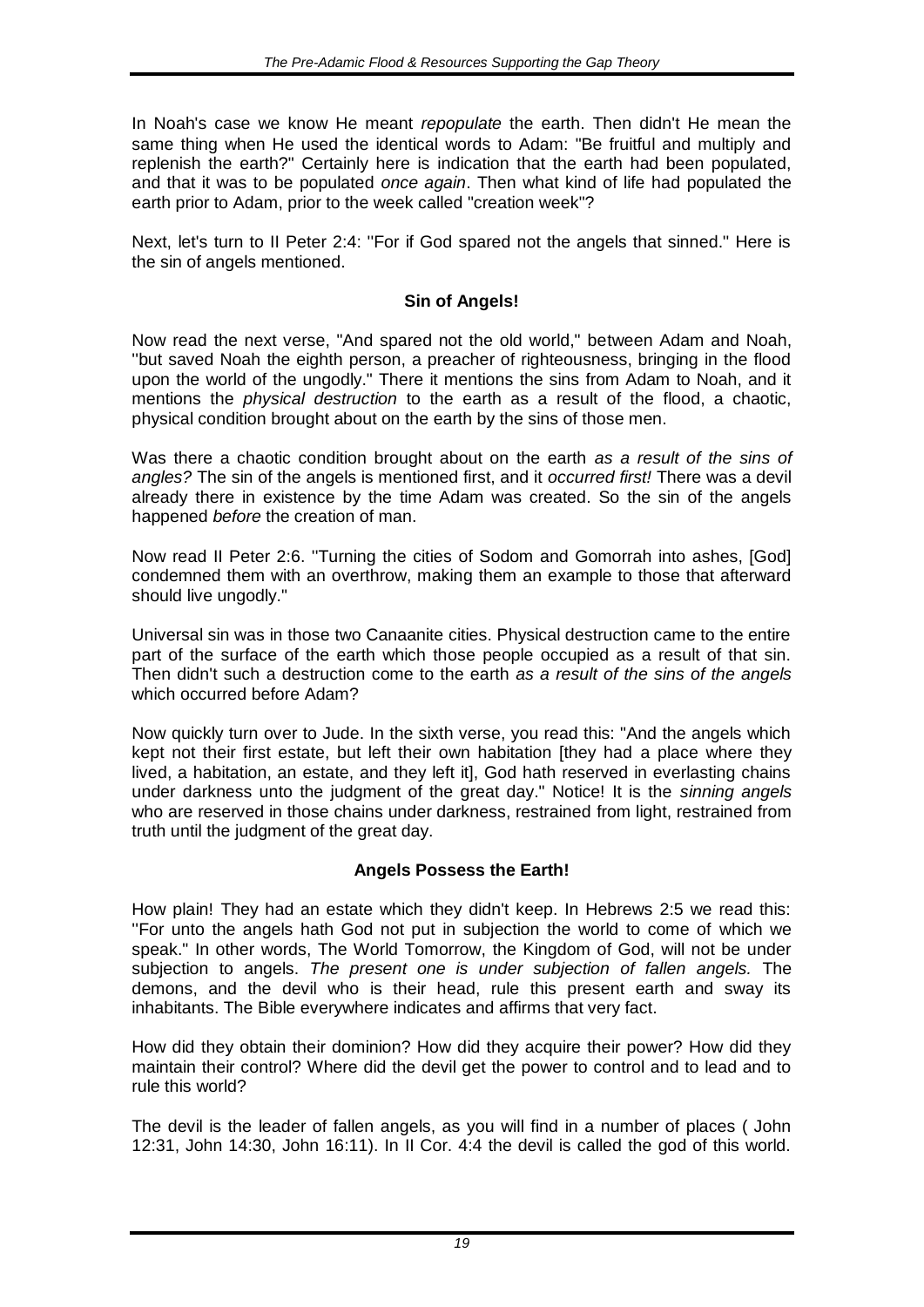He is the king or the prince of the evil world that we live in today. Let's see something about the origin of the devil.

Turn to Isaiah 14, beginning with verse 4, "'Thou shalt take up this proverb against the king of Babylon, and say, 'How hath the oppressor ceased the golden city ceased!'"

Here is a king of Babylon.

This account continues to tell how he had disrupted the earth. He was an invader, a conqueror. He was a war monger, trying to take away from others and trying to acquire all he could. He had just the opposite philosophy from that of God. In other words, he had the philosophy of the devil. *He represented. the devil.* The king of Babylon was the devil's instrument and tool.

Now we find in verse 12 that this lesser human type *lifts to the great anti-type - the devil* - whom he represented and whose tool and instrument he was.

#### **Rebellion of Lucifer**

Things are said about the great former cherub, the devil, *that could not be said about a human being.* God says, "How art thou fallen from heaven, O Lucifer." Lucifer means *shining one,* or *shining star of the dawn.* God names things or people, or beings what they are. Lucifer was originally a shining "star." Stars represent angels (Rev. 1:20). He was a great cherub whose duties were represented by the bright morning star. He was a *light bringer.* In other words, one who had great knowledge and truth and light, and who was *to give* it to those who were placed under him. He was placed in a certain rule and authority over angels.

Continuing in Isaiah 14: "How art thou cut down to the ground which didst weaken the nations! For thou hast said in thine heart, 'I will ascend into heaven.'" Then he must have been BELOW *heaven.* He must have been ON THE EARTH.

He said, "I will ascend into heaven, I will exalt my throne above the stars (that is, the angels] of God." I want you to notice *he had a throne,* but he wasn't willing to be content with his jurisdiction. He was out to rule the universe.

Now notice what else Lucifer said: *"I will ascend above the heights of the* CLOUDS. I will be like the most High." "I'm going to be god myself," he said.

#### **Lucifer Becomes the Devil**

So Lucifer became the devil. God changed his name when his character changed. He tried to make himself God. But we find HE WAS CAST DOWN TO THIS EARTH.

Now, quickly turn over to Ezekiel 28, verse 1. "Son of man, say unto the prince of Tyrus. . ." The prince of Tyre, or Tyrus, was a very evil man. He was an aggressor, an invader, a conqueror. He was a tool of the devil. Now, as we come to the twelfth verse, just as in Isaiah 14, the lesser type *lifts up to the great anti-type.* We find the devil himself pictured! Now we find one that is *not* human at all. For a few verses, it is talking about the devil himself, and not about a human being.

Beginning at verse 12: ''Son of man, take up a lamentation upon the *king* of Tyrus." Here is the REAL king that ruled in and through the prince of Tyrus. "And say unto him, Thus saith the Lord God. Thou sealest up the sum, full of wisdom, and perfect in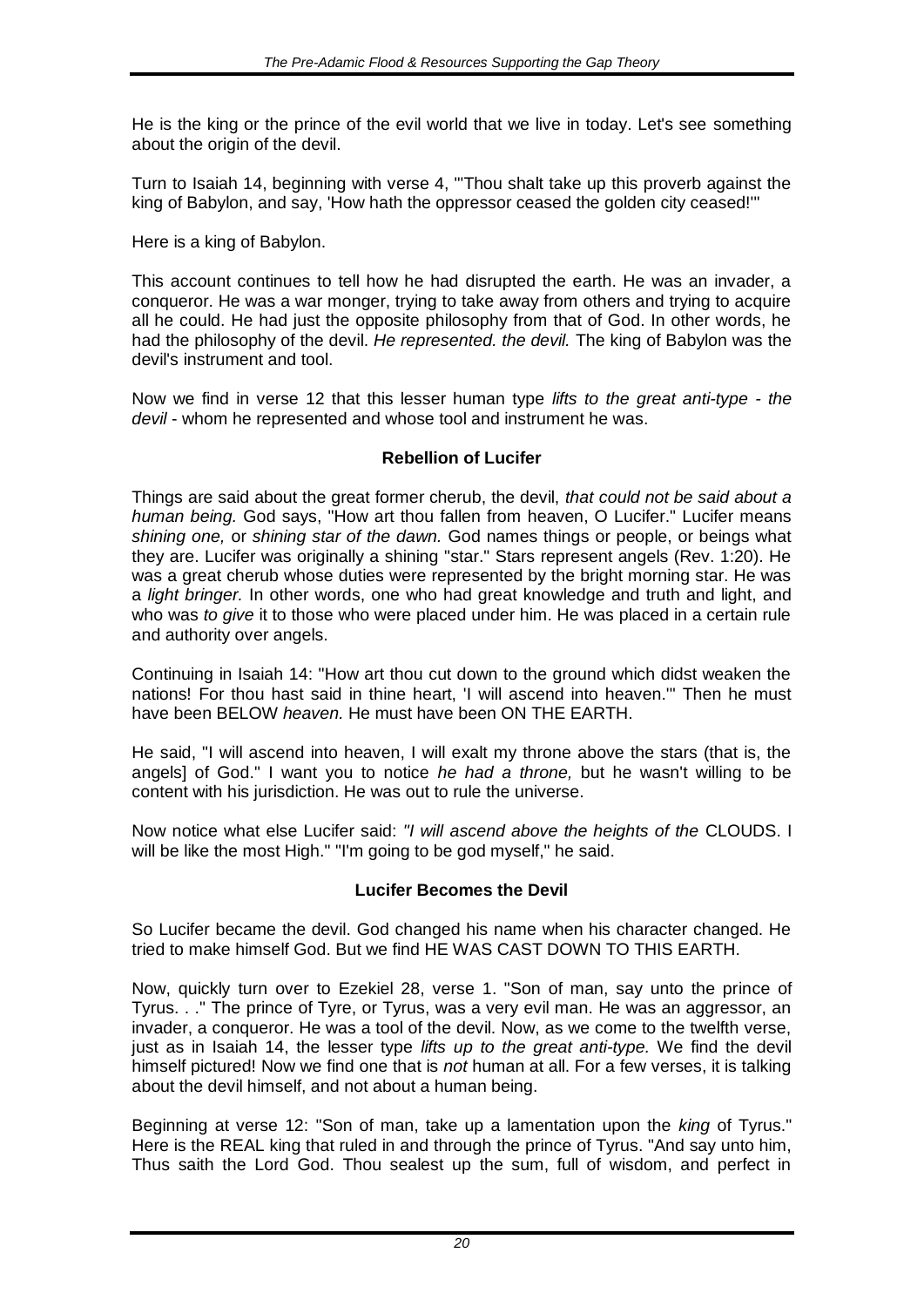beauty." Here was one who sealed up the sum total of perfection, of wisdom, and beauty.

Could that be said about a man? Does God speak like that of any mortal man? Never! He is speaking of some being far greater than man. Notice, *"Thou hast been in Eden,* the garden of God." On the earth! Then he said, "The workmanship of thy tabrets and thy pipes was prepared in thee *in the day that thou wast* CREATED." This was not a human being, who was *born.*

The prophet continues to say, *"Thou art the anointed* CHERUB *that covereth."* If you will refer to Exodus 25, verses 16-22, you will find the type of the throne of God described. Included in the earthly type - the tabernacle in the days of Moses - was the mercy seat which was a picture of the very throne of God. On it two cherubim were placed. They were made of metals, of course, but their wings stretched out and covered the very throne of God. They symbolized the two great cherubs whose wings cover the very throne of God.

Through Ezekiel, God says: "Thou art the anointed cherub that covereth." In other words, one of the two great cherubs ruling over millions of other angels! He was a created being. He sealed up the sum total of perfection, of wisdom, and of beauty. Then in verse 14, we read this: "I have set thee so," God said. God had set him in office. "Thou wast upon the holy mountain of God,'' - Palestine or Eden! "Thou wast perfect in thy ways from the day *thou wast created.* Here was a being that was *created perfect* UNTIL INIQUITY WAS FOUND IN HIM.

That iniquity was described in Isaiah 14. He said, "I'm not satisfied with what I have. I'm going to become an invader. I'm going to take God's place and be the God of the universe." That was the devil's sin - INSUBORDINATION.

#### **How the Earth Became Chaotic**

A third of the angels united with Satan in the rebellion. *That is what caused the chaos of this earth.* The sin of angels reached into the heavens and brought chaos on earth. What the geologists and astronomers see is not an evolving universe, but the wreckage of a titanic battle waged by spirits throughout space - a battle fought before man's creation.

The earth was created perfect and complete. Then it BECAME chaotic as a result of rebellion. And in six days, God *re-made* the earth, *re-shaped, re-fashioned* it, and created human beings upon it.

He gave Adam a chance to take the place of Satan the devil. Remember, Lucifer had been placed *in rulership.* God placed the great cherub, Lucifer, to carry out His government on the earth; but Lucifer refused to carry out God's will, God's commands, God's government. He wanted to substitute his own - *So he disqualified himself.*

Adam had the chance to supplant him. In the contest to see if Adam would conquer, if he would obey God, he failed. He obeyed the devil instead, and man *became the property of the devil,* and the whole human race was sold down the river to the devil ever since.

Jesus Christ came 4000 years later and He entered the great contest - the contest of the temptation on the Mount. *He* REFUSED *to obey the devil.* He quoted scripture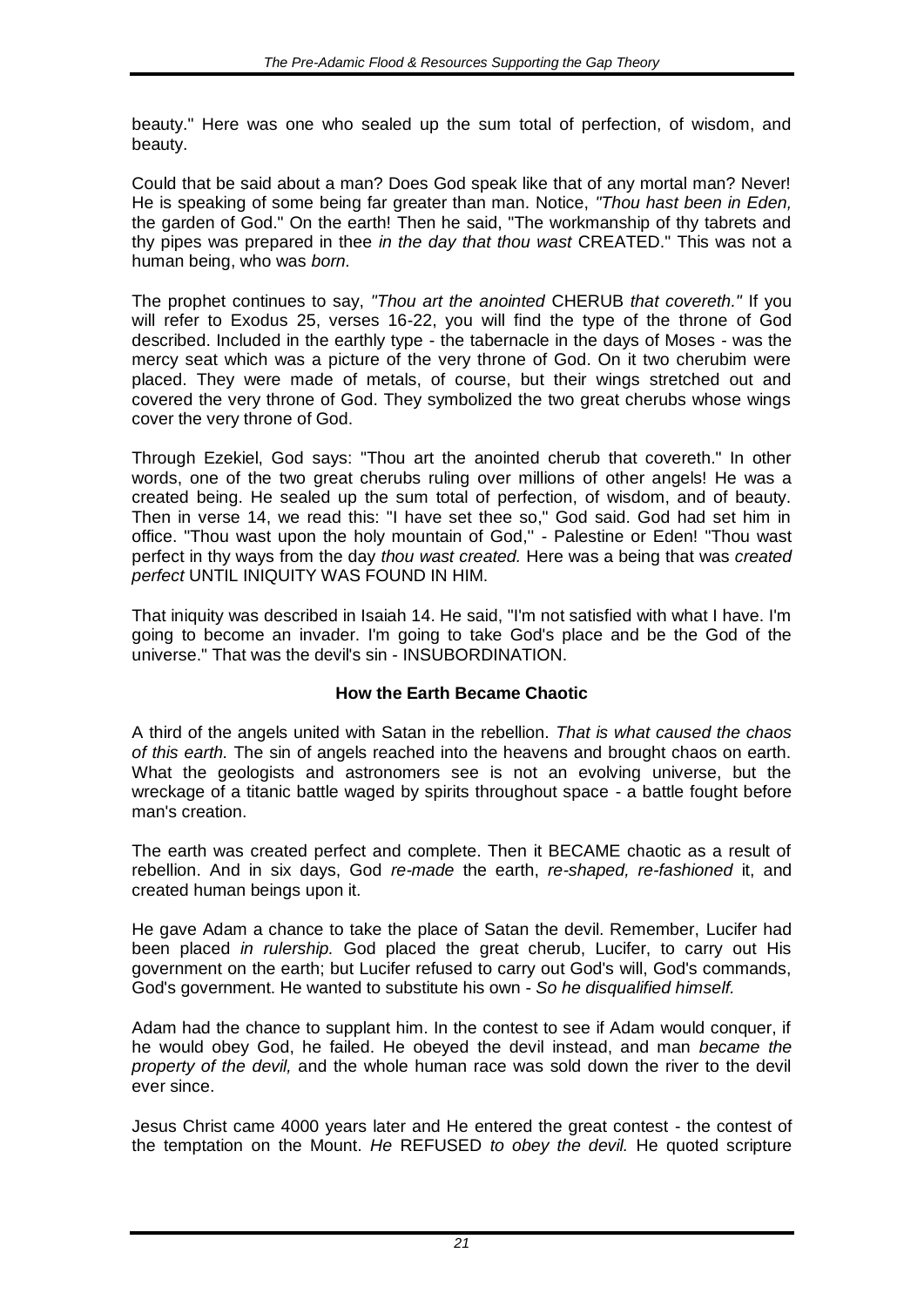correctly. *He obeyed God.* Finally, He turned to the devil, and *He gave Satan a command.* He said, "Get away from me," and the devil obeyed!

From that time on, the successor of Satan has been qualified to take over the rule of the earth. But Jesus went to heaven for 1900 years. He is soon coming again, and when He does, *the devil will be* DISPLACED. Christ will rule the earth; God's laws will be restored. Order and peace will come at last!

So God did NOT create a devil. He created a cherub, Lucifer - perfect in his ways, but with the power of free choice - and Lucifer transformed himself into a devil by rebellion against the government of God!

Today, you face the question: Will You obey the ways of Satan, or the LAWS of GOD?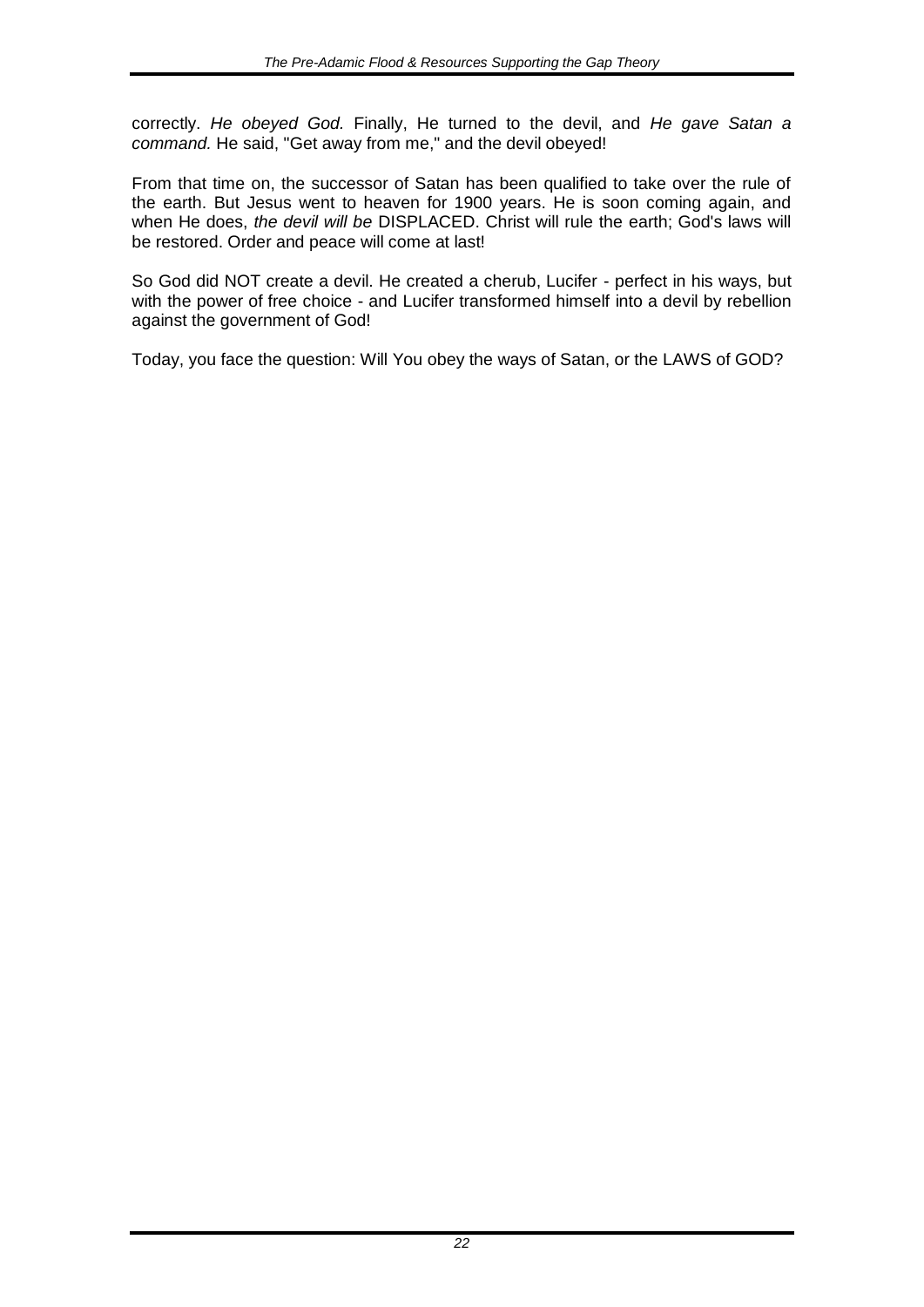# <span id="page-22-0"></span>**Appendix Three**

#### **Armstrong Gap Theory**

From<http://www.bibarch.com/>

Perhaps the most ardent 20th century spokesmen of the gap theory were televangelist Herbert W. Armstrong (1892-1986) and his son Garner Ted Armstrong. Challenged in 1924 by Hertha Dillon, a sister-in-law as Hertha's husband Walter Dillon was the brother of Armstrong's wife Loma, Herbert W. Armstrong undertook a study of the biblical account of creation and Darwinism [\(Armstrong 1986:293](http://www.bibarch.com/Copyright&Sources/a.htm#Armstrong-H-W-1986) see also [Armstrong](http://www.bibarch.com/Copyright&Sources/a.htm#Armstrong-H-W-1985)  [1985:19-21](http://www.bibarch.com/Copyright&Sources/a.htm#Armstrong-H-W-1985) and [Armstrong 1978:57-58\)](http://www.bibarch.com/Copyright&Sources/a.htm#Armstrong-H-W-1978).

Armstrong found the Scofield account compelling and incorporated it as part of his own teachings and ultimately the theory became part of "the truth" taught on *The World Tomorrow* radio and television programs and in *The Plain Truth*. The program had millions of listeners and viewers for about 35 years (1950-1985). Garner Ted Armstrong left *The World Tomorrow* telecast in 1978 and presently heads the Garner Ted Armstrong Evangelistic Association.

The *Ambassador College Bible Correspondence Course*, Lesson 11, from 1956, explained how a perfect pre-Adamic Earth became a ruin due to Satan's rebellion against God [\(Armstrong and Meredith 1956:3-4\)](http://www.bibarch.com/Copyright&Sources/a.htm#Armstrong&Meredith-1956). See also *In the Beginning --Answers to Questions from Genesis* [\(Worldwide Church of God 1980:2-4\)](http://www.bibarch.com/Copyright&Sources/W.htm#WCG-1980).

In his *Mystery of the Ages* Armstrong explained:

 From verse 2 of Genesis 1 on, the remainder of this first chapter of the Bible is *not* describing the original creation of the earth. But it *is* describing a renewing of the face of the earth, after it had become waste and empty as a result of the sin of the angels.

 What is described from verse 2 on, in the supposed creation chapter of the Bible, did occur, according to the Bible, approximately 6,000 years ago. But that could have been millions or trillions of years after the actual creation of the earth described in verse 1! [\(Armstrong](http://www.bibarch.com/Copyright&Sources/a.htm#Armstrong-H-W-1985)  [1985:75.](http://www.bibarch.com/Copyright&Sources/a.htm#Armstrong-H-W-1985))

His radio and television ministry popularized the theory. Ronald L. Numbers, who apparently did not take the time to actually study the teachings of Armstrong and his son Garner Ted but rather relied on secondary sources, states:

> Like some gap theorists, Armstrong and his followers allowed for the existence of an ancient earth, populated by Satan and his fallen angels. Although they at times relied heavily on the writings of creation scientists, the Armstrong people defended creationism primarily on biblical grounds, refusing to dilute "Biblical truth to satisfy scientists by equating it with scientific theory." [\(Numbers 1992:317.](http://www.bibarch.com/Copyright&Sources/N.htm#Numbers-R-1992))

The Armstrongs, nevertheless, were outspoken proponents of the gap theory. They argued vigorously against the notion that the creation of the universe and earth occurred about 4,000 BCE and often wrote about it in *The Plain Truth* magazine and discussed it on *The World Tomorrow* radio and television programs. As the Armstrongs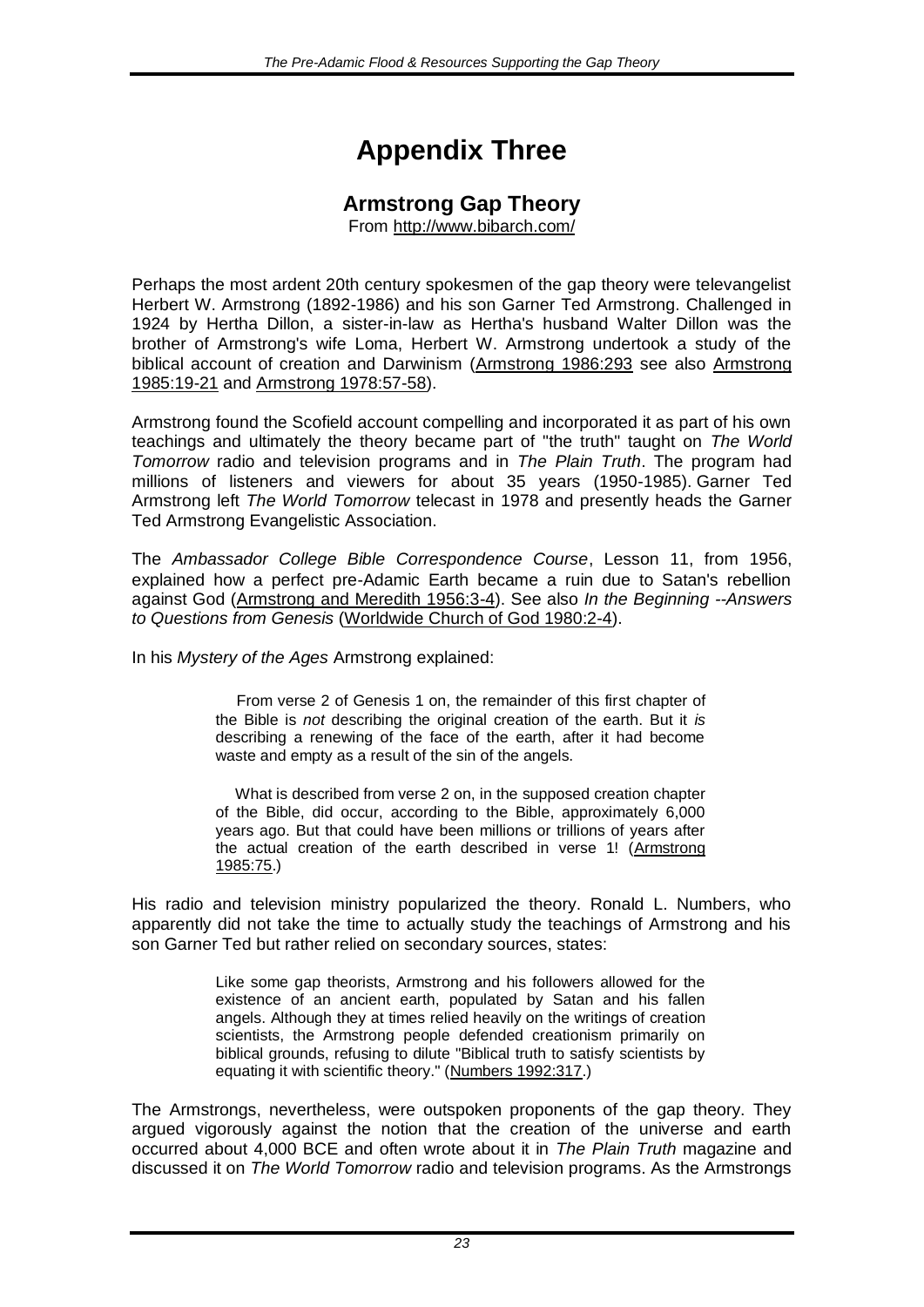understood the Noachian deluge to have been a literal worldwide flood one could argue that they did have a little common ground with creation scientists but in reality about the only similarity was that both groups had their centers of operations in southern California. Any other similarity was coincidental. Most Ambassador faculty and students of that time regarded creation scientists as half-educated kooks which remains an opinion shared to this day by most biblical archaeologists.

When Garner Ted Armstrong taught the second year Bible course, Theology 201 called systematic theology, at Ambassador College in the 1960s he used *[After its Kind,](http://www.bibarch.com/Copyright&Sources/N.htm#Nelson-B-C-1952)*  [Before Abraham,](http://www.bibarch.com/Copyright&Sources/N.htm#Nelson-B-C-1948) and [The Deluge Story in Stone](http://www.bibarch.com/Copyright&Sources/N.htm#Nelson-B-C-1931) by Bryon C. Nelson and later [The](http://www.bibarch.com/Copyright&Sources/W.htm#Whitcomb-John&Morris-Henry-1963)  [Genesis Flood](http://www.bibarch.com/Copyright&Sources/W.htm#Whitcomb-John&Morris-Henry-1963) by Whitcomb and Morris as textbooks. Garner Ted Armstrong's teaching style, however, was to dissect a text and to expose the misassumptions and biases of its authors. He went to considerable length to show the fallacies and shortcomings of classical Darwinism, which he referred to as evolution, and to expound the gap theory. Late in the decade the Worldwide Church of God published a wellwritten, widely circulated anti-evolutionary booklet entitled [A Theory for the Birds.](http://www.bibarch.com/Copyright&Sources/W.htm#WCG-1967)

Another exposition of the gap theory appeared in Basil Wolverton's *The Bible Story* [\(Wolverton 1982:3-10\)](http://www.bibarch.com/Copyright&Sources/W.htm#Wolverton-B-1982) published by the Worldwide Church of God. The material had appeared earlier in *The Plain Truth*. Wolverton explained the consequences of Lucifer's rebellion:

> During the great battle when Satan and his demons tried to conquer God, an awesome change came over the Earth. (Gen. 1:2) What had long been a beautiful planet had been turned into a cosmic wreck because Lucifer rebelled against his maker. The atmosphere was filled with smoke and poison gases so thick that nothing could live in it.

> The raging elements pounded the Earth. Little or no physical life could survive through that terrible time. (Ps. 104:29.)

> The only living beings left on the planet were the evil, restless demons whose lawbreaking had broken the perfect balance, harmony and beauty of a world God had lovingly created for His creatures.

> For a time our world stayed buried in a deep blanket of gases, smoke and water. Oceans covered the whole Earth. There was no longer any dry land. The atmosphere was so clogged with clouds of tiny bits of matter that no light could reach the seas. We don't know how long this condition lasted, but later came the time when God started preparing for a very important event in His great plan. That was the bringing of human beings into existence. [\(Wolverton 1982:5-6.\)](http://www.bibarch.com/Copyright&Sources/W.htm#Wolverton-B-1982)

Since the death of Herbert W. Armstrong the [Worldwide Church of God](http://www.wcg.org/) moved to a relatively moderate, middle of the road evangelical stance in these matters. Its leaders redirected the attention of the church's membership to other fundamental biblical doctrinal matters, reconciliatory ministry, and practical Christian living issues and do not make sensational evangelistic claims out of the Genesis accounts of creation and the Noachian flood.

In the early 1990s articles appearing in *[The Plain Truth](http://www.ptm.org/)* by John Halford entitled ["Religion and Science: Bridging the Gap"](http://www.bibarch.com/Copyright&Sources/H.htm#Halford-J-1994) and ["Evolution: Fact or Faith?"](http://www.bibarch.com/Copyright&Sources/H.htm#Halford-J-1994) admitted microevolution and called for a new analysis of Genesis 1 more in line with [scientific](http://www.bibarch.com/Concepts/ScientificMethod.htm)  [evidence](http://www.bibarch.com/Concepts/ScientificMethod.htm) but rejected macroevolutionary theory. In a supplement to *The Plain Truth* entitled *[Must We Choose Between Science and the Bible?](http://www.bibarch.com/Copyright&Sources/W.htm#WCG-1994)* its writer asked "Do we have to choose between divine creation and evolution? The fact is, we need not find an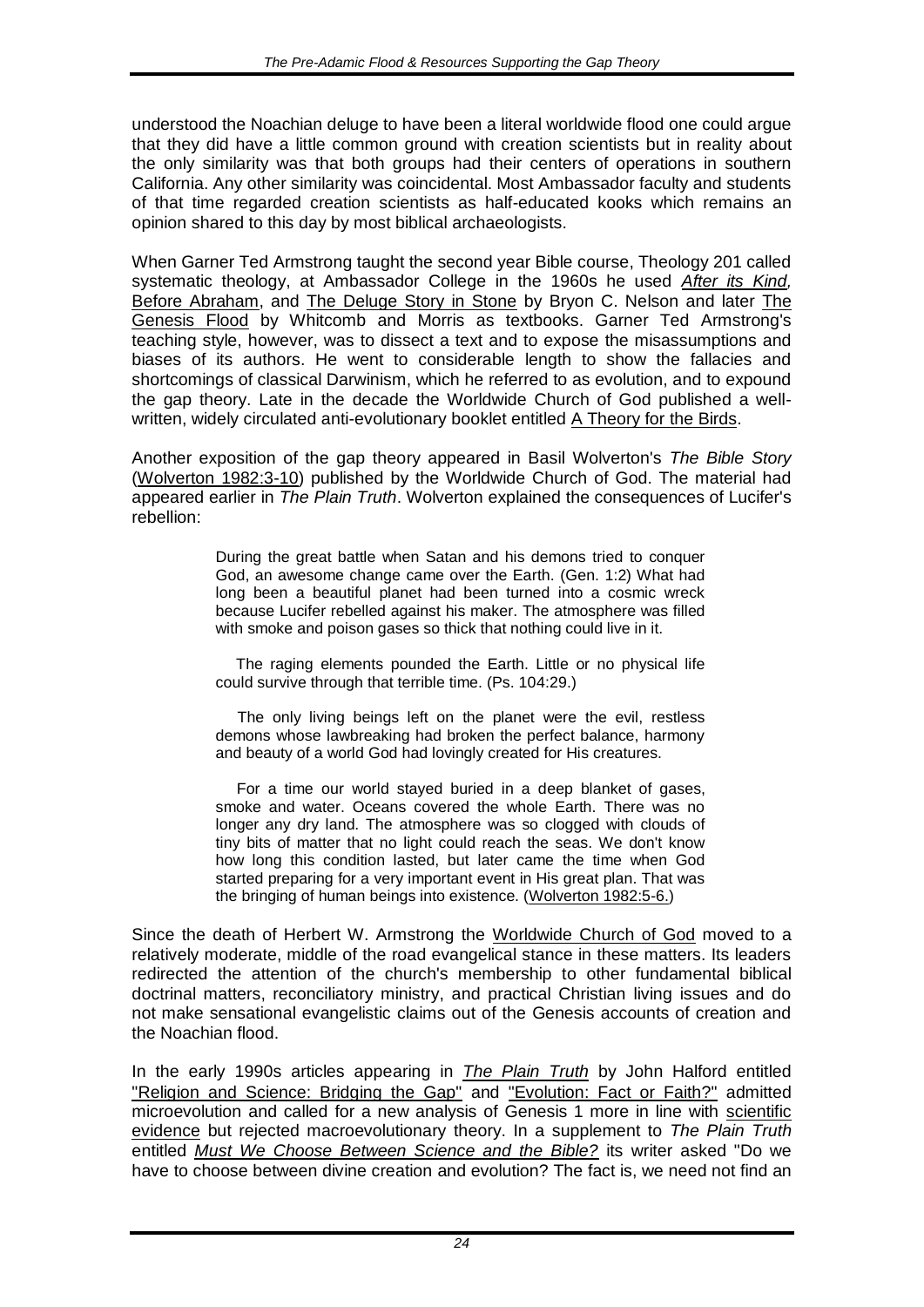insoluble conflict between living faith and scientific evidence" [\(Worldwide Church of](http://www.bibarch.com/Copyright&Sources/W.htm#WCG-1994)  [God 1994:1\)](http://www.bibarch.com/Copyright&Sources/W.htm#WCG-1994). In 1996 the Worldwide Church of God published their Creation or Evolution booklet concluding "there need be no final conflict between science and religion" [\(Worldwide Church of God 1999:69\)](http://www.bibarch.com/Copyright&Sources/W.htm#WCG-1996). In the final decade of the 20th century the Worldwide Church of God carefully distanced itself from the gap theory.

More recently, the magazine's cover story was "Science and Religion: Must we Choose?" consisting of a set of three thought-provoking articles: ["The Real Question Is](http://www.bibarch.com/Copyright&Sources/W.htm#Wolverton-M-2000)  [Who"](http://www.bibarch.com/Copyright&Sources/W.htm#Wolverton-M-2000) by Monte Wolverton (son of Basil Wolverton), ["Will We Ever Get Our Act](http://www.bibarch.com/Copyright&Sources/E.htm#Earle-N-2000)  [Together?"](http://www.bibarch.com/Copyright&Sources/E.htm#Earle-N-2000) by Neil Earle, and ["The Creation Date Controversy"](http://www.bibarch.com/Copyright&Sources/R.htm#Ross-H-2000) by Hugh Ross (president of the Pasadena-based [Reasons to Believe](http://www.reasons.org/) ministry). The implication of the article triad is that the [Plain Truth Ministries](http://www.ptm.org/) and the [Worldwide Church of God](http://www.wcg.org/) have moved toward the reconciliation of religion and science. This is consistent with the reconciliatory thrust of both organizations.

Nevertheless, the gap theory continues to be taught by some of the derivative groups spinning off from the Worldwide Church of God such as the [United Church of God](http://www.ucg.org/) publisher of *The Good News* and the [Living Church of God](http://www.livingcog.org/) publisher of *Tomorrow's World*. Herbert W. Armstrong's son Garner Ted Armstrong (see [Garner Ted Armstrong](http://www.garnertedarmstrong.ws/)  [Evangelistic Association\)](http://www.garnertedarmstrong.ws/), a committed anti-evolutionist, continued to teach and preach the gap theory and lead the [Intercontinental Church of God.](http://www.intercontinentalcog.org/) Authors from these groups such as United Church of God writers John Ross Schroeder and Mario Seiglie develop some compelling arguments for the theory and present them clearly and thoroughly (see Creation or Evolution — [Does It Really Matter What You Believe?\)](http://www.gnmagazine.org/booklets/ev/index.htm).

According to Numbers:

 During the second half of the twentieth century, few denominations promoted strict creationism more vigorously than the apocalyptic Jehovah's Witnesses and the Worldwide Church of God, members of the same millenarian family that included the Seventh-day Adventists. The Witnesses sprang indirectly from the Advent Christian Church, which, like the Seventh-day Adventists, had grown out of the ashes of the Millerite movement of the 1840s. The Worldwide Church of God (formerly the Radio Church of God) was a third-generation offshoot of the Seventh-day Adventists by way of the Church of God (Seventh Day). Both sects, though often indebted to the scientific creationists for arguments and evidence, remained ambivalent toward flood geology and antagonistic toward its promoters, a feeling amply reciprocated. Duane T. Gish summed up the common attitude: "Of course, they don't want anything to do with us, and we don't want anything to do with them". [\(Numbers 1992:316.](http://www.bibarch.com/Copyright&Sources/N.htm#Numbers-R-1992))

Numbers attributes the rise of the [Church of God \(Seventh Day\)](http://www.cog7.org/home.html) and therefore the [Worldwide Church of God](http://www.wcg.org/) to the Millerite movement and the [Seventh-day Adventist](http://www.adventist.org/)  [Church.](http://www.adventist.org/) This is a common misconception and over-simplification. The history of the Church of God (Seventh Day) in the New World precedes the Adventist and Millerite movements by nearly two centuries. Many Millerites, upon discovering the [Sabbath,](http://www.bibarch.com/glossary/S.html#Sabbath) joined themselves to Sabbath-observing Church of God congregations. Later some of these individuals attempted to wholly subvert the underlying doctrines and the core values of the Church of God and basically they swamped it with Millerites. When Mrs. White declared herself a prophetess and proceeded to preach heresy those Church of God people who did not get caught up in the advent movement absented themselves from the Adventists and attempted to rebuild their own Church of God. This period of terrible turmoil lasted about twenty years.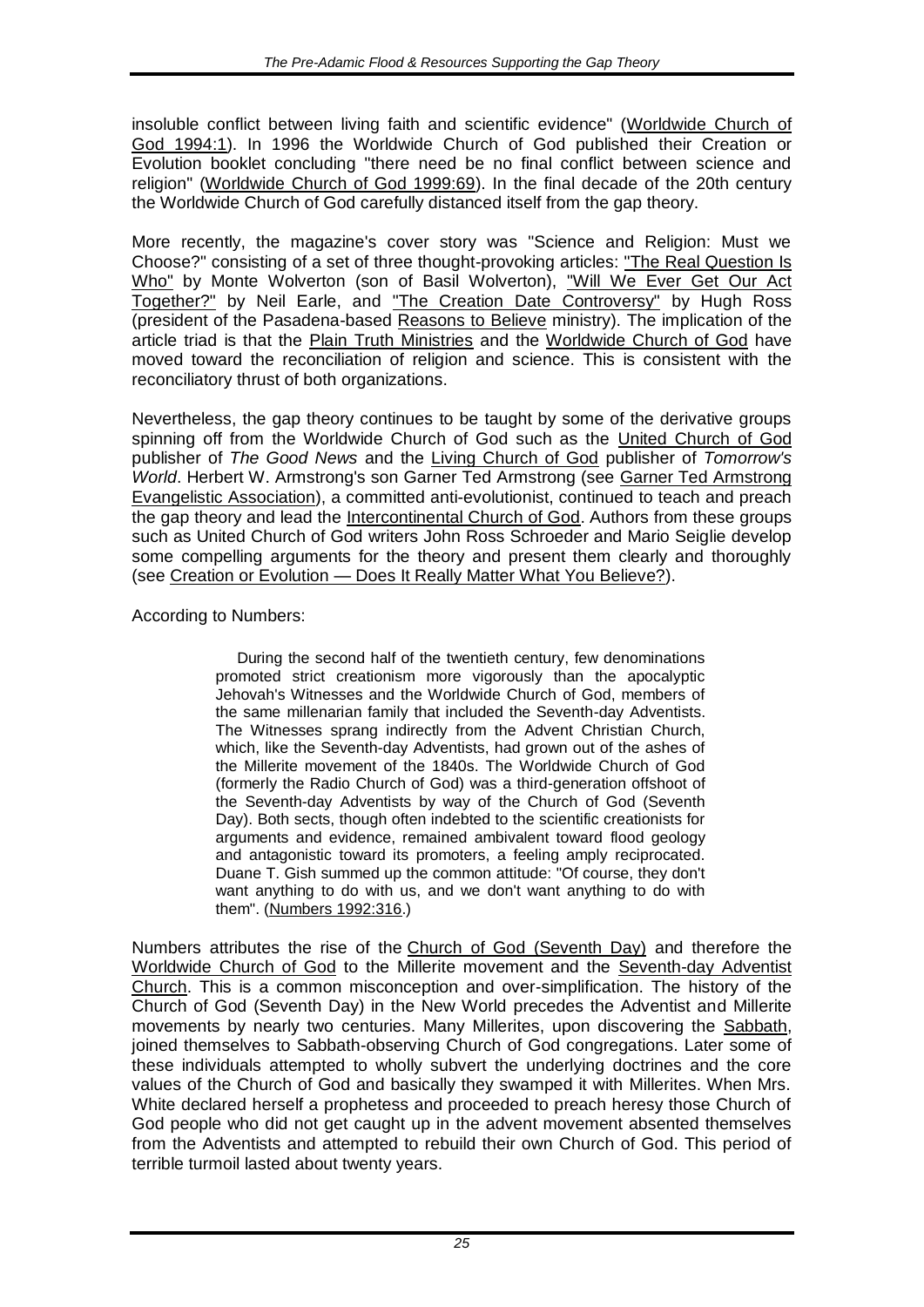With the end of the World Tomorrow program, basically its single mass media proponent, the theory began to decline. Scientific creationism became increasing militant and fiercely argued against it. Nevertheless, it has enjoyed some resurgence with the republishing of the Scofield Study Bible and the Dake Bible.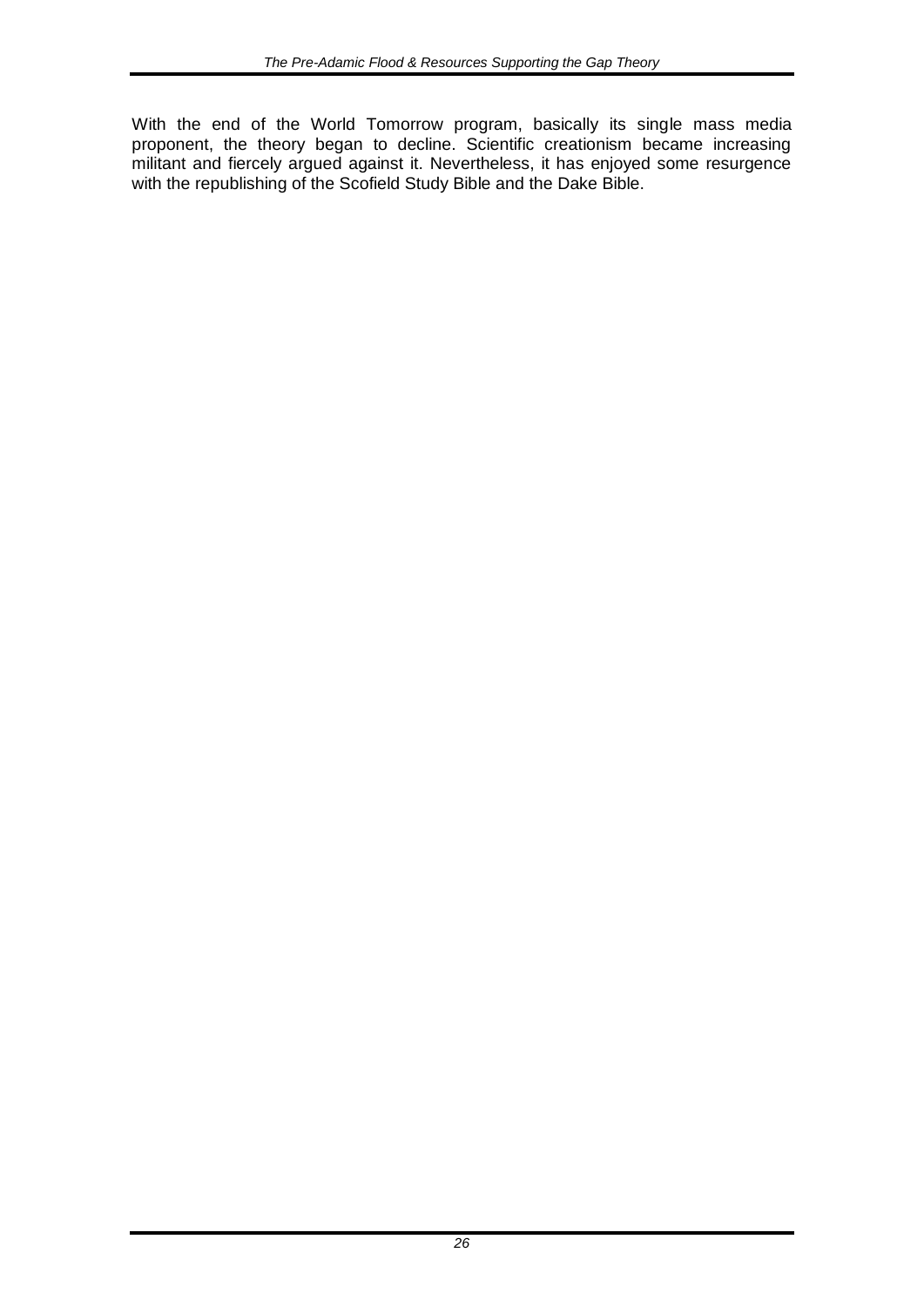# <span id="page-26-0"></span>**Appendix Four**

#### **Questions and Answers** *Answers to readers' questions.*

From<http://www.gnmagazine.org/issues/gn65/questionsanswers65.htm>

#### **From the July-August 2006** *Good News* **magazine, p. 29**

**Question: How does the evidence of life on earth millions of years ago equate with the Bible claim that God created life on earth recently by comparison?**  *—N.J., Redruth, England*

**Answer:** Could some forms of life, such as the dinosaurs, have been present in a world unfit for human habitation before the seven-day creation account in Genesis 1? If we carefully examine the first two verses in the Bible, we might be surprised at the possible conclusion.

We are introduced to the account of the creation of the earth in Genesis 1:1-2: "In the beginning God created the heavens and the earth. The earth was without form, and void; and darkness was on the face of the deep."

The original Hebrew wording, compared with other passages of Scripture, has led some to conclude that a considerable time interval is indicated between these two verses. If such an interval is indeed intended, there is no discrepancy between the Bible record and scientific discoveries that indicate that the earth could be much older than a few thousand years. If, on the other hand, there is no such gap, then the earth itself must be only around 6,000 years old—which most scientists consider an impossibility.

Do other passages, as well as history, shed any light on this question?

Some scholars propose that Genesis 1:2 can or should be translated: "Now the earth *became* without form, and void . . ." as opposed to the common rendering "The earth was without form, and void . . ." Others dismiss this idea entirely. They assume the original Hebrew word hayah must be translated "was" and then assume the earth was originally created in this disorderly condition.

However, as can be seen from many Bible helps, both translations of the word hayah are possible. Only the context can determine which is correct.

Gleason Archer, professor of biblical languages, comments: "It should be noted in this connection that the verb *was* in Genesis 1:2 may quite possibly be rendered 'became' and be construed to mean: 'And the earth became formless and void.' Only a cosmic catastrophe could account for the introduction of chaotic confusion into the original perfection of God's creation. This interpretation certainly seems to be exegetically tenable" (A Survey of Old Testament Introduction*,* 1974, p. 184).

In a footnote Archer adds: "Properly speaking, this verb hayah never has the meaning of static being like the copular verb 'to be.' Its basic notion is that of becoming or emerging as such and such, or of coming into being . . . Sometimes a distinction is attempted along the following lines: hayah means 'become' only when it is followed by the preposition *le;* otherwise there is no explicit idea of becoming.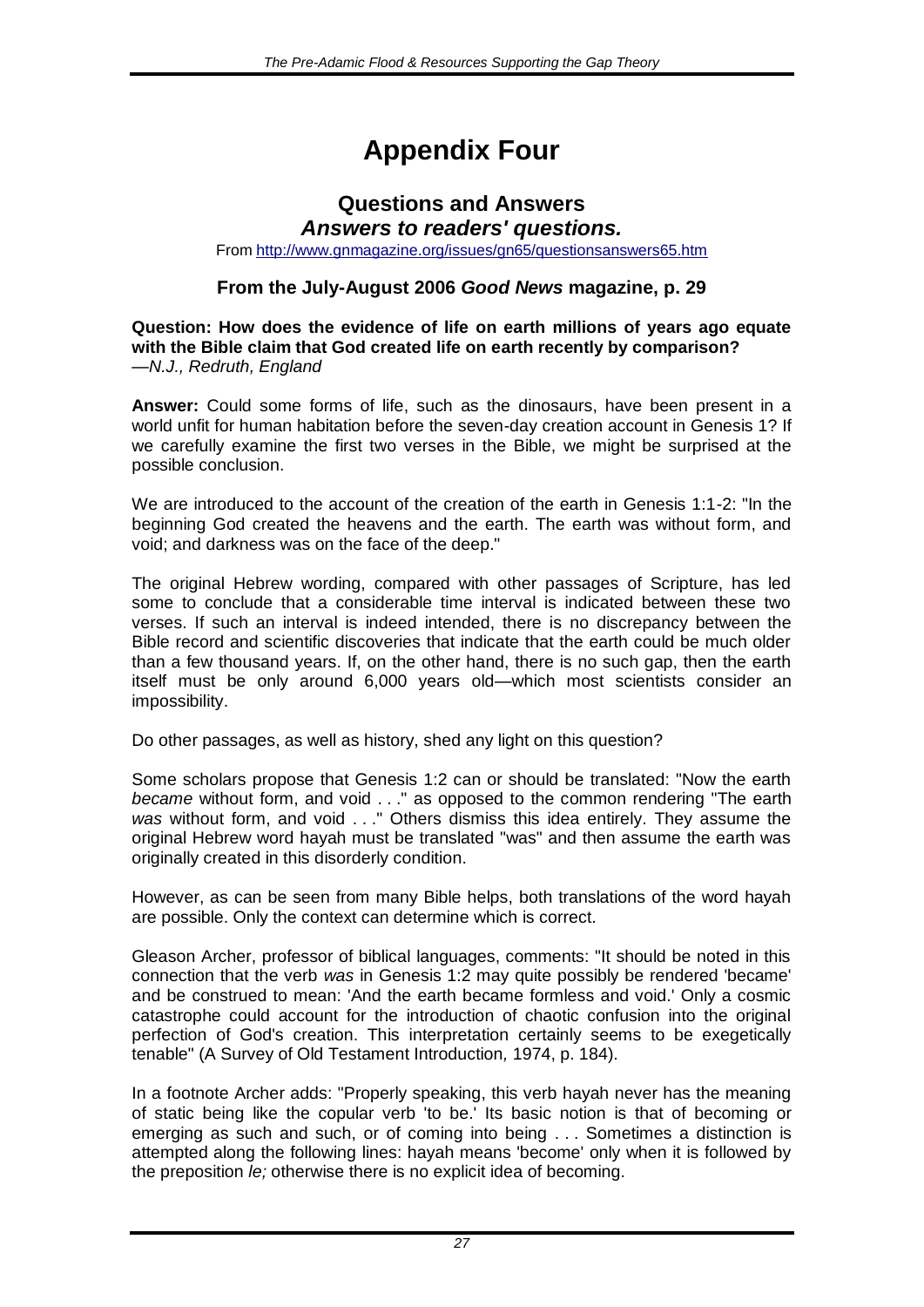"But this distinction will not stand up under analysis. In Gen[esis] 3:20 the proper rendering is: 'And Adam called the name of his wife Eve, because she *became* the mother of all living.' No *le* follows the verb in this case. So also in Gen[esis] 4:20: 'Jabal *became* the father of tent dwellers.' Therefore there can be no grammatical objection raised to translating Gen[esis] 1:2: 'And the earth became a wasteness and desolation.'"

Some scholars also argue against translating hayah "became" instead of "was" in Genesis 1:2 because they assume this interpretation came about only recently, after geology revealed the strata of the earth to be very old. Thus, they consider this explanation a desperate attempt to reconcile the Genesis account with modern geology.

The explanation that there existed an indefinite period between the initial beautiful creation described in Genesis 1:1 and the earth becoming waste and void in verse 2 has been called, sometimes disparagingly, "the gap theory." The idea was attributed to scholars Thomas Chalmers in the 19th century and to Cyrus Scofield in the 20th.

Yet the interpretation that the earth "became" waste and void has been discussed for close to 2,000 years. The earliest known recorded controversy on this point can be attributed to Jewish sages at the beginning of the second century.

The Hebrew scholars who wrote the Targum of Onkelos, the earliest of the Aramaic versions of the Old Testament, translated Genesis 1:2 as "and the earth was laid waste." The original language led them to understand that something had occurred that had "laid waste" the earth, and they interpreted this as a destruction.

The early Catholic theologian Origen (186-254), in his commentary *De Principiis,*  explains regarding Genesis 1:2 that the original earth had been "cast downwards" (Ante-Nicene Fathers*,* 1917, p. 342).

In the Middle Ages the Flemish scholar Hugo St. Victor (1097-1141) wrote about Genesis 1:2: "Perhaps enough has already been debated about these matters thus far, if we add only this: 'How long did the world remain in this disorder before the regular reordering . . . of it was taken in hand?'" (De Sacramentis Christianae Fidei*,* Book 1, Part 1, Chapter 6). Other medieval scholars, such as Dionysius Peavius and Pererius, also considered that there was an interval between Genesis 1:1 and 1:2.

According to The New Schaff-Herzog Encyclopedia *of Religious Knowledge,* the Dutch scholar Simon Episcopius (1583-1643) taught that the earth had originally been created before the six days of creation described in Genesis (1952, Vol. 3, p. 302). This was roughly 200 years before geologists determined the earth to be far older than 6,000 years.

These numerous examples show us that the idea of an interval between Genesis 1:1 and 1:2 has a long history. Any claim that it is of only recent origin—that it was invented simply as a desperate attempt to reconcile the Genesis account with geology—is groundless.

Perhaps the best treatment on both sides of this question is given by the late Arthur Custance in his book *Without Form and Void: A Study of the Meaning of Genesis 1:2*. Dr. Custance states, "To me, this issue is important, and after studying the problem for some thirty years and after reading everything I could lay my hands on pro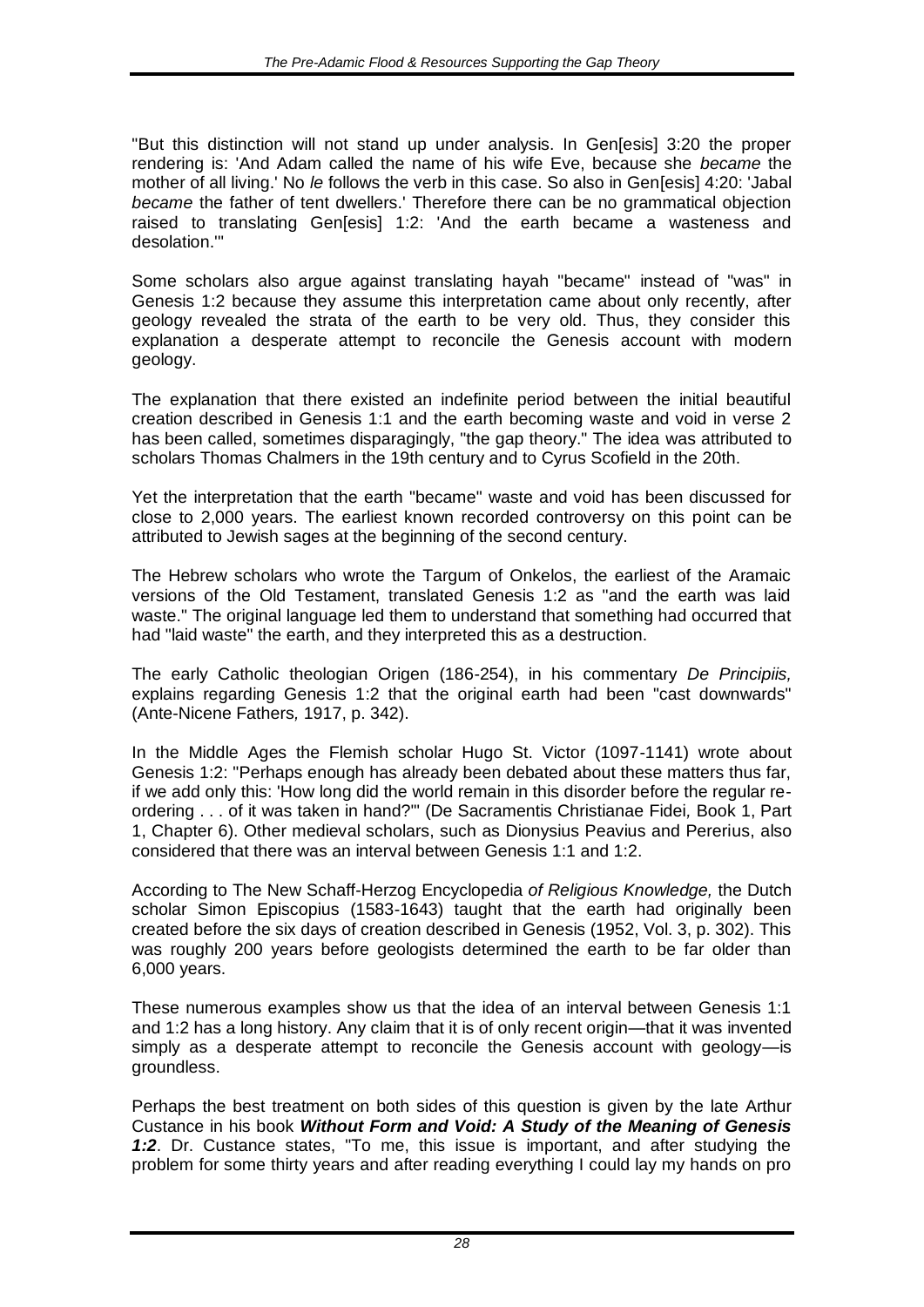and con and after accumulating in my own library some 300 commentaries on Genesis, the earliest being dated 1670, I am persuaded that there is, on the basis of the evidence, far more reason to translate Gen. 1:2 as 'But the earth had become a ruin and a desolation, etc.' than there is for any of the conventional translations in our modern versions" (1970, p.7).

For further understanding of this issue, please request or download our free booklet **[Creation or Evolution: Does It Really Matter What You Believe?](http://www.gnmagazine.org/booklets/EV/)** The sidebar on pages 30 and 31, "Genesis 1 and the Days of Creation," sheds more light on this question. *GN*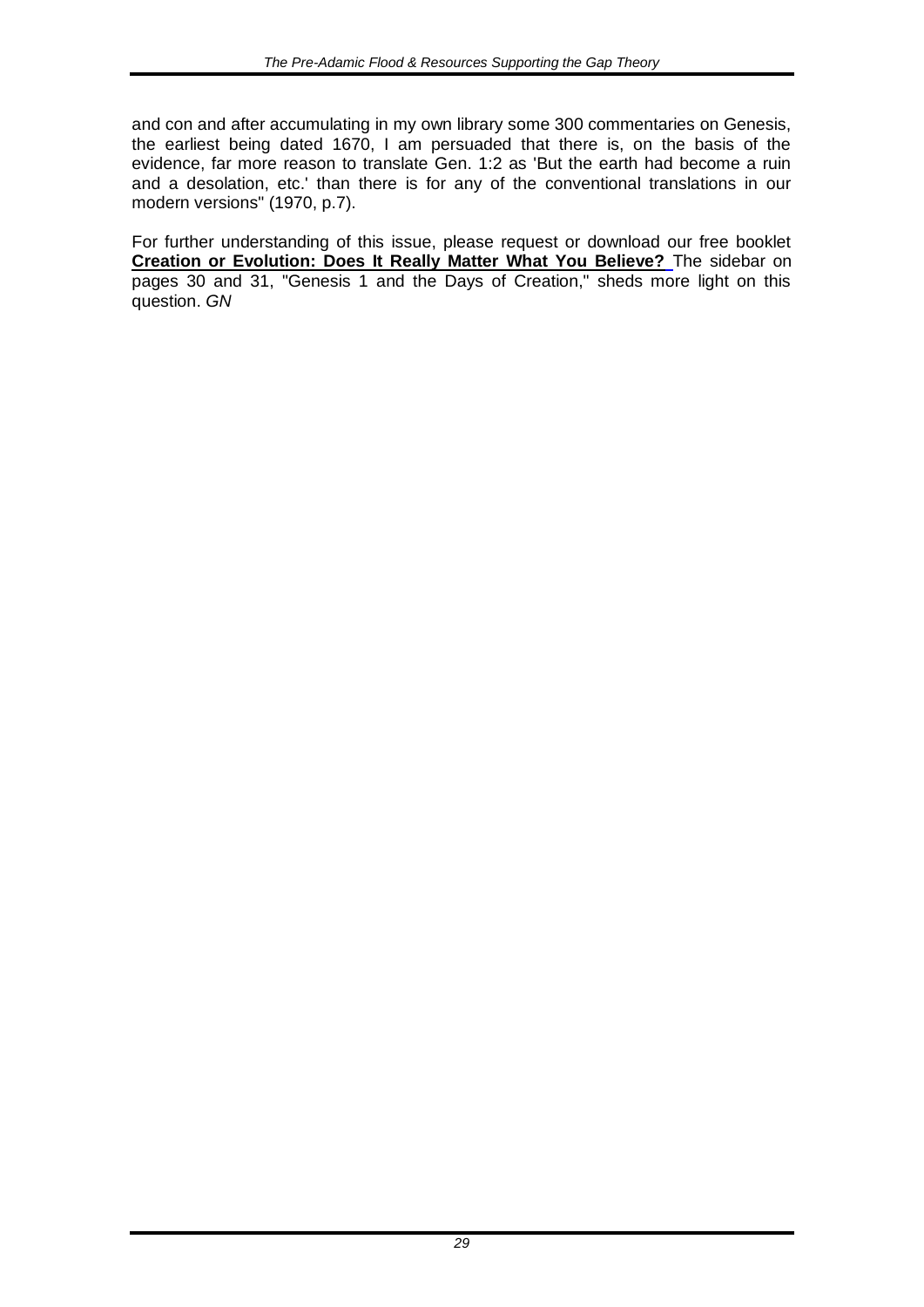# <span id="page-29-0"></span>**Appendix Five**

#### **Inner Earth May Hold More Water Than the Seas**

#### **Japanese scientists say their experiments show there may be as much as five times more water in Earth's deep mantle than on the surface By Ben Harder for National Geographic News March 7, 2002**

[http://news.nationalgeographic.com/news/2002/03/0307\\_0307\\_waterworld.html](http://news.nationalgeographic.com/news/2002/03/0307_0307_waterworld.html)

[NOTE: when I somehow stumbled across this article several years ago, I felt it imperative to send it on to various Creation Science organisations. Presumably they have looked into it and come to scientific conclusions – I haven't heard. For me it seems to answer the question *'what were the 'fountains of the deep' mentioned in Gen. 7:11?':*

"In the six hundredth year of Noah's life, in the second month, the seventeenth day of the month, the same day were all the fountains of the great deep broken up, and the windows of heaven were opened."]

Molten rocks deep in the earths interior may be surprisingly wet, Japanese researchers say. From lab experiments, they have concluded there may be more  $H_2O$  deep underground than in all oceans, lakes, and rivers combined.

The scientists first heated "mineral cocktails" to a white-hot 1600 degrees Celsius (2900 degrees Fahrenheit) and squeezed them until the pressure reached more than three million pounds per square inch (200,000 kilograms per square centimeter). Then they cooked the samples for an hour.

The experiments replicated the environment and conditions deep in the Earth.

Based on what they witnessed in their lab, the researchers concluded that more water probably exists deep within the Earth than is present on Earth's surface—as much as five times more.

"Our results suggest that the lower mantle can potentially store considerable amounts of water," said Motohiko Murakami of the Tokyo Institute of Technology, where the experiments were conducted.

"The presence of water in the crystal structure of [deep-Earth] minerals would be expected to soften the minerals and change their flow behavior," he added. That, in turn, could affect how the innards of the planet mix and shift over time, and could indirectly affect conditions and forces near the surface, such as plate tectonics.

#### **Wet Rocks**

Far beneath the seas, in the lower mantle, rocks exist at temperatures and pressures similar to those recreated in the Tokyo lab. The research team wanted to determine how much water might be in that region of Earth's interior, which they did by studying the nature of the chemical reactions in their tabletop mini-mantle.

The results indicated that the lower mantle has a lot of water, they reported March 8 in the journal *Science.*